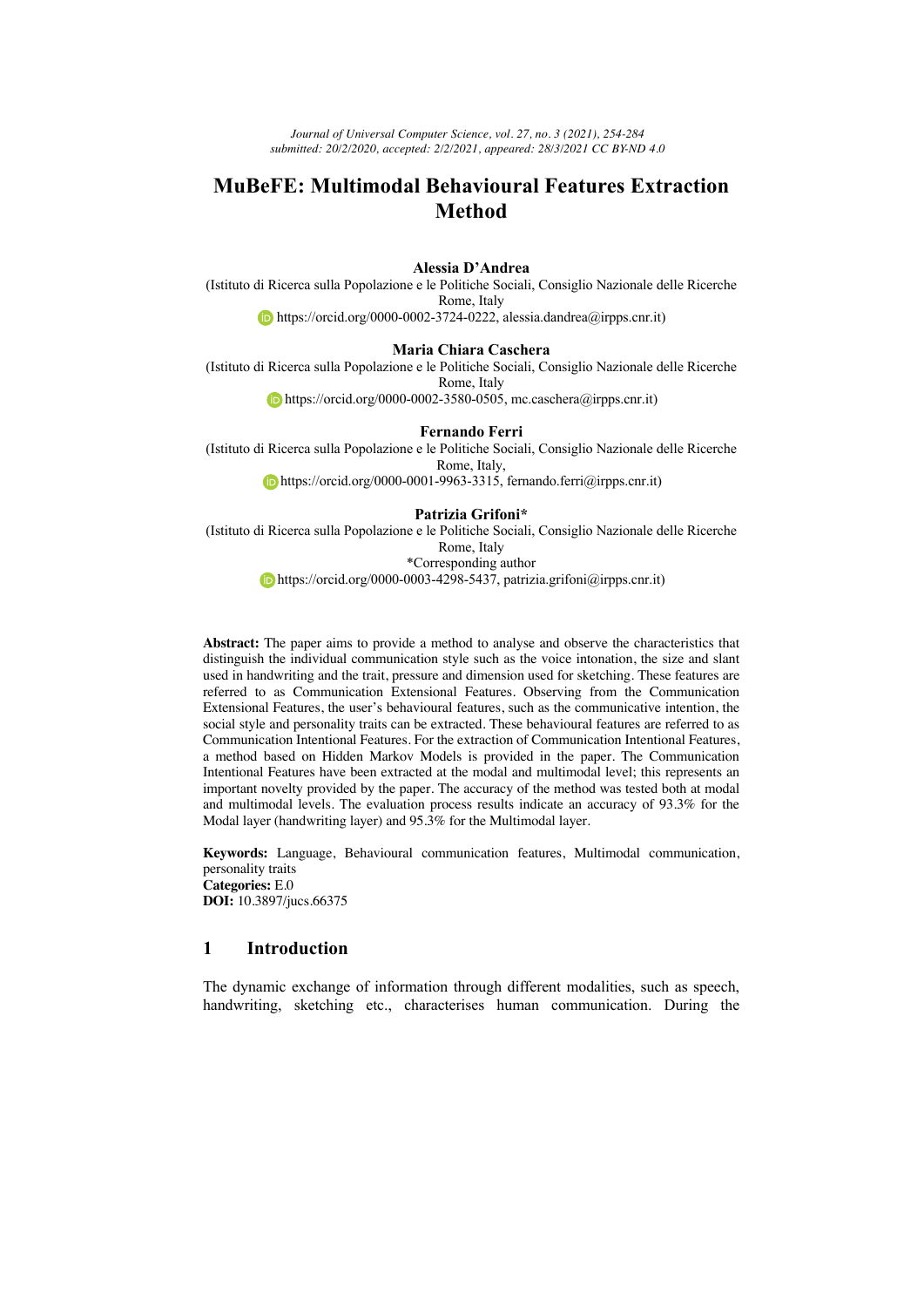communication process, the features of the different modalities, such as the acoustic or sound intensity of the voice, the handwriting and sketching style are conceived as variables related to individual differences. This means that each person has a unique communication style. Suppose the communication style is closely linked to individual characteristics. In that case, this means that its analysis can allow extracting some users' information (referred in this paper as behavioural features) such as the communicative intention, emotions, personality traits, social style etc.

The extraction of communication styles allows achieving several aims in various contexts, such as:

- monitoring people with affect-related personality trait disorders within a healthcare context;
- preventing risk by detecting the drowsiness of a driver in an automotive context;
- developing personalised teaching practices to improve the effectiveness of learning processes in an educational context;
- evaluating candidates in working environments;
- detecting aggressive or dangerous behaviour in a security context.

Two research questions have been addressed by the paper: which characteristics distinguish the individual communication styles? How to extract the users' behavioural features?

The literature addresses these questions providing methods for extracting CIFs primarily on a single modality, which is frequently speech [Vicsi, 2008; Ya, 2011; Huang, 2019; Schuller, 2019]; however, human communication is intrinsically multimodal. According to Martin [Martin, 2002], "the mechanisms that underlie this multimodality of human communication are neither completely identified nor understood. Similarly, we do not know completely the behaviour a subject might have when facing a system, which allows him/her to use these different modalities of communication". Moreover, technological devices (mobile devices, sensors etc.) are increasingly designed to use numerous modalities. This fact is creating an interest in multimodality within human-machine communication processes and multimodal interaction systems [Caschera, 2007a; Caschera, 2007b]. Vigliocco [Vigliocco, 2014] highlighted the multimodal nature of language, making it clear that all modalities "are part and parcel of the same system and together constitute a tightly integrated processing unit, thus underscoring the need for a multimodal approach to the study of language". This suggests that a shift from specific applications addressing the extraction of behavioural features to a higher level of abstraction will allow the formalisation of human behaviour at a multimodal level (in both human-human and human-machine interaction processes).

To address that shift and to answer the previously cited research questions, this paper analyses, both at the modal and multimodal level, the characteristics of the individual communication style (such as the voice intonation, the size and slant used in handwriting and the trait, pressure and dimension used for sketching). In this paper, these individual characteristics are referred to as communication Extensional Features (CEFs). Starting from the identified CEFs, the user' behavioural features (e.g., the communicative intention, the social style and personality traits) have been extracted. The behavioural features are referred to as Communication Intentional Features (CIFs). The CIFs have been extracted both at the modal and multimodal level; this represents an important novelty provided by the paper. For the extraction of CIFs, a method based on Hidden Markov Models (HMMs) is provided in the paper. The method is used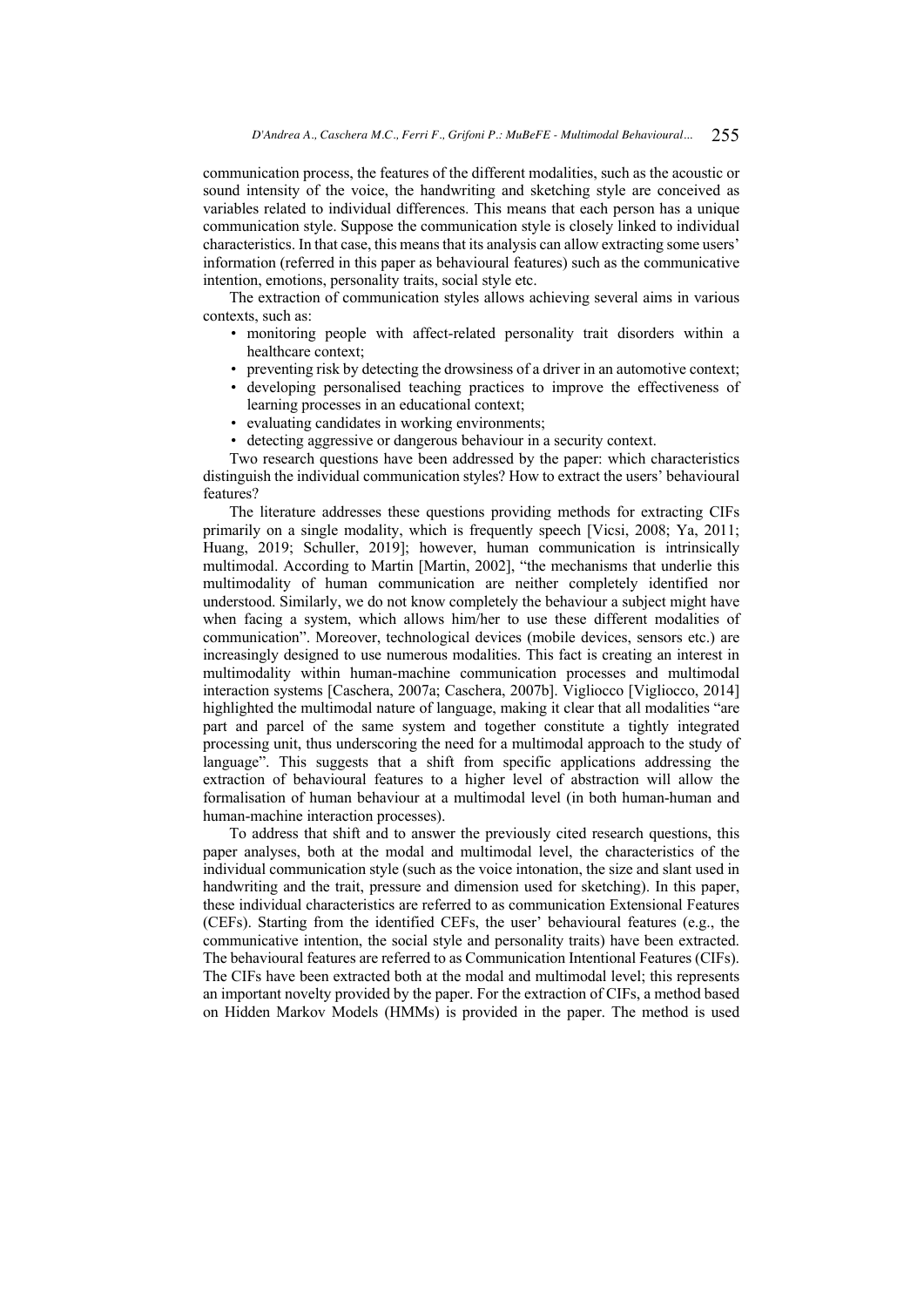because of its proven effectiveness in extraction and classification process [Grifoni, 2020a]. Besides, as stated in [Grifoni, 2020b], HMMs can represent differences in the whole structure of multimodal sentences managing multimodal features and incorporating temporal frequent pattern analysis for baseball event classification.

The current paper is structured as follows. In Section 2, this study's motivation is described and a scenario is detailed which aims to outline the research problem. In Section 3, the various methods used in the literature to extract multimodal behavioural features are described. Section 4 defines the attributes used to model CEFs and CIFs. Section 5 describes the MuBeFE method and Section 6 shows its training and testing at the modal and multimodal levels. Finally, Section 7 presents a discussion and conclusion for the paper.

# **2 Objectives**

The extraction of CIFs which characterise communication processes allows the achievement of several purposes within different contexts, such as the detection of affect-related personality trait disorders in healthcare, safety in automotive applications, the effectiveness of learning within education, the evaluation of candidates in working environments and the detection of dangerous behaviour in a security context. As an example, we consider the educational context in this paper.

During research activities, the authors frequently collaborate with schools. Thus, it was in an educational context that they first began to discuss the problems and solutions provided by the MuBeFE method. In particular, during a collaboration with a secondary school, Maria, a professor of Italian literature, was interested in extracting information on students' personality traits and social styles to improve the students' learning processes effectiveness using personalised teaching practices.

To achieve this purpose has been configured an experimental setting in which students discussed a specific topic (the phenomenon of immigration in Europe).

During the discussion, each student was invited to talk about the topic using a touchscreen computer for handwriting and sketching. The student's behavioural features were acquired during the debate. During the discussion, one student used a multimodal sentence (shown in Fig. 1) consisting of the following spoken, sketched and handwritten components:

- spoken: "Questo grafico rappresenta le percentuali di Italiani e stranieri in Italia" (in English: "This pie chart represents the percentages of Italians and foreigners in Italy");
- handwritten: the labels of the pie chart represented the values of the percentages of Italians and foreigners within Italy (about 93% Italians and 7% foreigners);
- sketched: the student sketched a pie chart to represent the percentages of Italians and foreigners within Italy.

The first column of Figure 1 contains the modality used, and the other columns aggregate the elements of the multimodal sentence by the concept.

In this scenario, the features related to the different modalities in Figure 1 are examples of CEFs, as follows:

• the tone of voice used to articulate the sentence;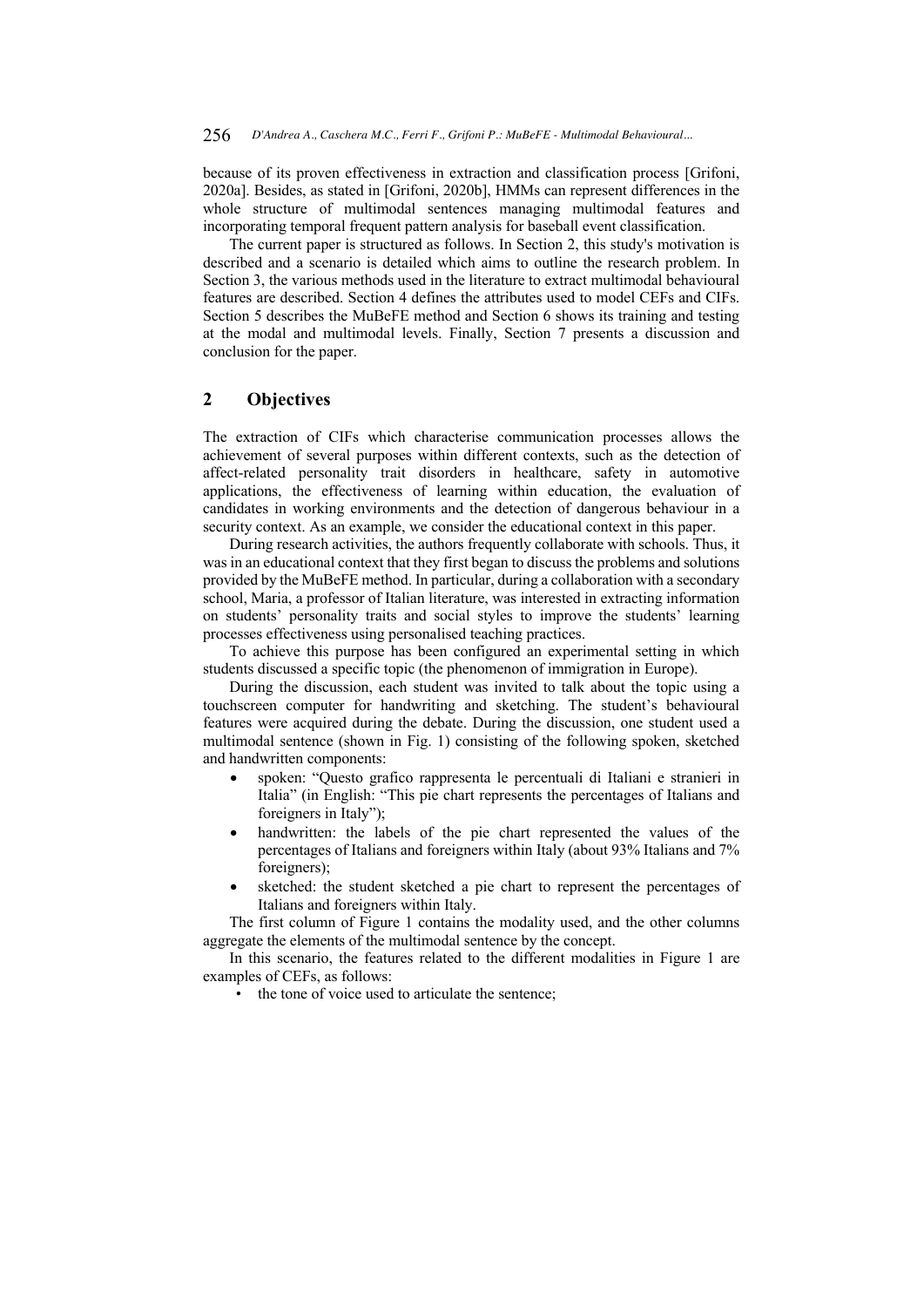- the size and slant of the characters used in writing the words "italiani", "stranieri", "7%" and "93%";
- The pie chart's traits and dimensions sketched to represent the percentages of Italians and foreigners in Italy.

Considering the CEFs described above, we aim to represent and extract features related to the student (such as the kind of sentence s/he pronounced, and his/her social style and personality). These features represent the CIFs.

| <b>SPEECH</b>      | Questo | grafico | rappresenta | la | percentuale | di | Italiani | e | stranieri | in | Italia |
|--------------------|--------|---------|-------------|----|-------------|----|----------|---|-----------|----|--------|
| <b>HANDWRITING</b> |        |         |             |    | デン<br>937.  |    | italiani |   | stranieri |    |        |
| <b>SKETCH</b>      |        |         |             |    |             |    |          |   |           |    |        |

### *Figure 1: Multimodal sentence input elements*

It should be noted that the touchscreen computer currently available on the market and used in this study do not allow the pressure values of a sketch to be acquired; therefore, we did not measure the pressure used in the sketch in this study. For this reason, the personality features, which are usually obtained by observing the pressure, traits and dimensions of the sketch, result in this case from analysis of only the traits and dimensions of the sketch. The speech modality features were acquired using the voice recorder of the device.

Let us consider the CEFs through an analysis of the multimodal sentence defined in Figure 1. Starting with the speech modality we consider the tone of voice used to articulate the sentence, as suggested in [D'Andrea, 2014].

Note that the syntactic structure of spoken Italian sentences does not contain enough significant information to identify the type of sentence (unlike in the English language); thus, in this case, it is important to analyse the tone of voice. LepschyLepschy, 1978] classified five-tone types which apply specifically to the Italian language: fall, rise, level, fall-rise and rise-fall. To identify the tone, it is necessary to individuate the segment of a sentence in which the accent is located. Halliday [Halliday, 1967] defined this segment, distinguishing the pre-tonic, i.e., "the part before the last sentence accent" concerning the tonic, i.e., "the remainder part" (Figure 2).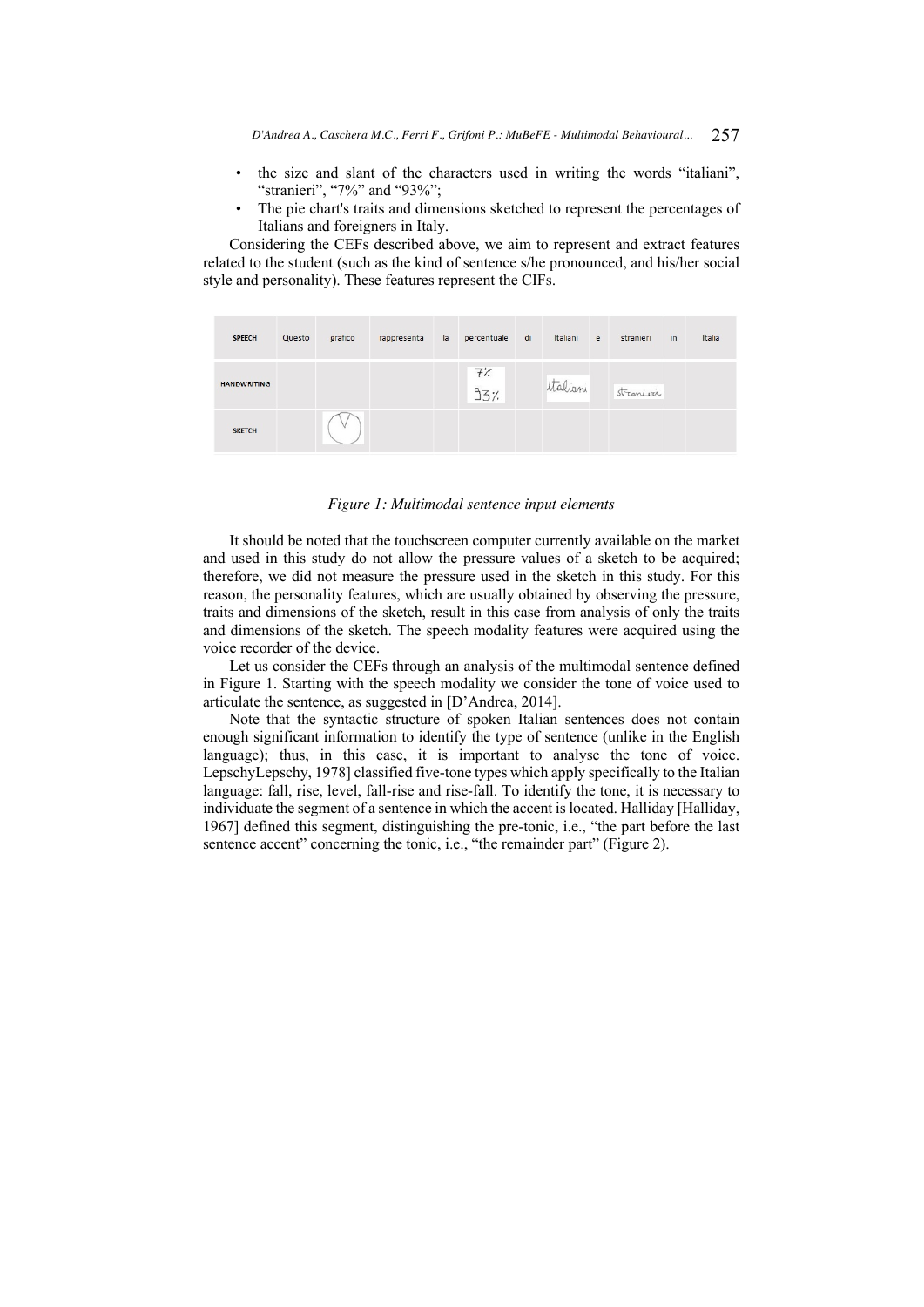

*Figure 2: Pre-tonic and tonic parts of the spoken part of the sentence*

The different tone types that characterise the tonic and pre-tonic part of each Italian sentence used for the analysis have been identified to define the intonation pattern (intpat) that characterises the different kinds of sentences. Intpat is defined as the sequence of the tone types that characterise both the tonic and pre-tonic part of the sentence. For instance, lets us suppose that a sentence has a pre-tonic part with a falling tone and a tonic part with a rising tone, the intapt of the sentence will be: (falling, rising).

To identify the dominant accent characterising the tonic part of the sentence, we used the PRAAT system and a plug-in that adds the INTSINT model (http://www.fon.hum.uva.nl/praat/) for analysing the spoken part. The PRAAT system allowed the dominant accent to be identified between the words "percentuali" and "di", where the maximum fundamental frequency, f0, and the maximum intensity are both located. The PRAAT system allows the pre-tonic part to be distinguished as a fall-rise tone characterises it, while the tonic part has a rise-fall tone.

For the handwriting modality, we consider two different parameters: size and slant. This is similar to the studies described by Merrill and Reid [Merrill,1981] and Rosario [Rosario, 2004].

The authors defined five different size classes: (i) tiny, (ii) small, (iii) average, (iv) large and (v) huge. With respect to the slant the authors identified six slants: (i) slant "A" (far left), (ii) slant "B" (less left), (iii) slant "C" (vertical), (iv) slant "D" (normal), (v) slant "E" (forward), (vi) slant "F" (far forward).

The handwritten part of the sentence was analysed using a handwriting recognition system developed by the Italian National Research Council. Four words of the handwriting were recognised: (i) the first word is "7%", with a value of "large" for the size attribute and a value of "vertical" for the slant attribute; (ii) the second word is "93%" with a value of "large" for the size attribute and a value of "vertical" for the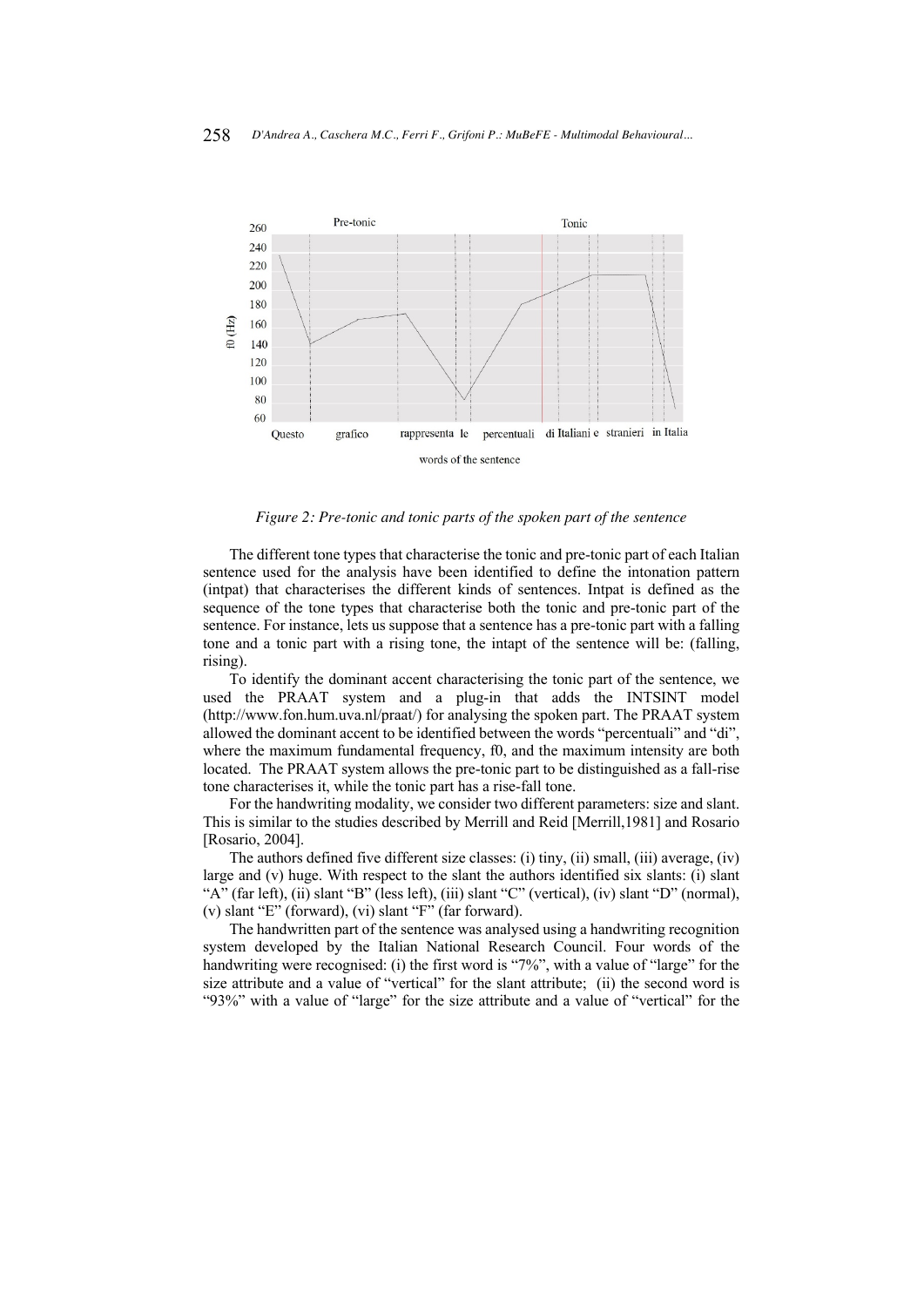slant attribute; (iii) the third word is "italiani", with a value of "large" for the size attribute and a value of "vertical" for the slant attribute; (iv) the fourth word is "stranieri", with a value of "large" for the size attribute and a value of "vertical" for the slant attribute.

Finally, in the analysis of the sketched part of the multimodal sentence (see Figure 1), following Federici [Federici, 2005], we start from a consideration of the three most significant parameters: (i) traits, (ii) pressure, and (iii) dimensions.

The traits of a sketch can be classified as regular, irregular and point. The pressure can be classified as weak, very weak, strong, very strong, decreasing, and discontinuous. Finally, the dimensions can be classified as very large, large, small and very small. As stated above, the touchscreen computer does not allow pressure values to be acquired; therefore, we do not consider this parameter. The sketched part of the sentence was analysed using a sketch recognition system developed by the Italian National Research Council [Avola, 2010; Avola, 2007; Avola, 2006]. This system recognised both the object as a pie chart and its attributes (i.e., regular trait and large dimension).

The educational context represents only one of the potential applications of the MuBeFE method. As described above in the introduction, this method can also be applied to other contexts (healthcare, automotive and security) using behavioural features extraction for different purposes.

In the healthcare context, the extraction of behavioural features can be important for monitoring individuals' health conditions with personality trait disorders. These people often present changes in vocal acoustics and facial movements associated with psychomotor problems, which are behaviorally expressed as altered coordination and timing across motor-based properties [Williamson, 2014]. Clinically, attention paid to these behavioural changes can help monitor the disorder's course and responses to treatment, with a relatively low computational cost. The inclusion of these aspects in assessment improves measurement reliability and enables more finely-tuned interventions [Yang, 2013].

Concerning the automotive context, the modelling and monitoring of behavioural features allow the vehicle's security to be enhanced. A major cause of accidents is drowsiness while driving [Karchani, 2015]. An analysis of changes in facial expression, head movements, eye closure or constant yawning is important for real-time detection of drowsiness. The extraction of these behavioural changes allows driver fatigue detection systems to be improved to prevent many accidents [Tadesse, 2013].

Finally, in terms of the security context, the extraction of behavioural features, along with other information, is important in detecting aggressive behaviours such as those shown by terrorists. In this context, airports' security systems can use behavioural features to detect potential criminal actions [Ma, 2012].

In the following section, these various contexts and the methods used to extract behavioural features are described in detail.

# **3 Related works**

Any user interaction activity (mouse pointing and clicking, keyboard usage, digital pen input, eye-gaze tracking, gesture input or any other kind of interactive input) may offer several behavioural features. These behavioural features allow the retrieval of an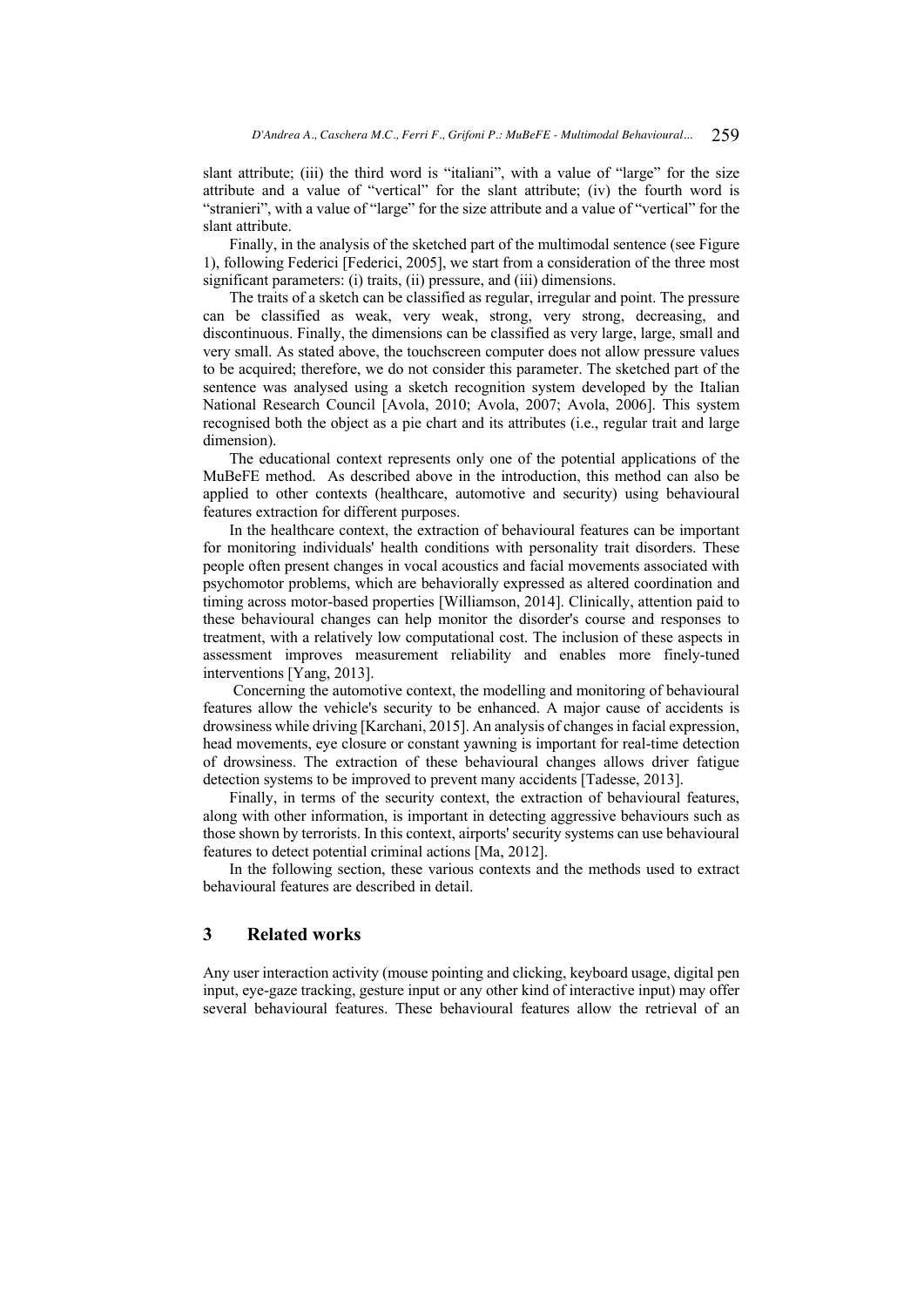appropriate and fine-grained user profile, providing personalised content, as well as recognition of its current status (e.g., aggressive behaviour) and different reactions according to an understanding of the user's emotional state, personality, social style and so on.

Many related studies have been carried out over the years to identify user behavioural features in specific contexts, such as healthcare, automotive applications, education, working environment and security

In a healthcare context, speech features (such as prosody) facial expression and body gestures are often associated with particular clinical disorders. Several works have found links between children with autism spectrum disorder (ASD) and atypicality in their prosody and facial expression such as the study provided in [Scheerer, 2020]in which faces and emotion word are analysed. To examine the relationship between the mean prosody accuracy values, the age, IQ, and social competence of the children, a hierarchical linear regression has been used. The correlation between autism spectrum disorder and body emotion identification has been analysed in [Metcalfe, 2019]. In the study children with and without autism spectrum disorder completed an emotion recognition task, that used dynamic stimuli. Processing style bias, autistic-like-traits and empathy have been measured. A multilevel logistic model was created with emotion recognition as the outcome variable. A model-based on machine learning, support vector machine and deep convolution neural network model is provided by [Zhao, 2020] to complete the facial expression recognition. The study involved normal and autistic children in testing the accuracy of the information system and the diagnostic effect of autism. Therefore, many attempts have been made to capture abnormal variations in prosodic, voice quality, and pronunciation characteristics in pathological speech. In [Almeida, 2019] the processing of voice signals has been investigated for detecting Parkinson's disease. The approach evaluates the use of eighteen feature extraction techniques and four machine learning methods to classify data obtained from sustained phonation and speech tasks. Attempts to capture abnormal variations in prosodic, voice quality and pronunciation characteristics in pathological speech have also been made in [Połap, 2019] where authors propose a method based on neural networks to evaluate voice problems. A method based on fuzzy inference systems to classify the Parkinson's patients as healthy or unhealthy analysing the voice features has been provided in [Sujatha, 2018]. Information theory, time-series modelling and statistical analysis have been used to analyse the differences in facial dynamics between children with autism spectrum disorder and their typically developing peers in [Guha, 2015]. While in Metallinou et al. [Metallinou, 2013] functional data analysis of facial motion to quantify the atypical characteristics of expression is provided. The authors uncovered patterns of expression evolution in both i) typically developing children and ii) children with high-functioning autism. A knearest neighbour algorithm is indeed provided by Koné et al. [Koné, 2015] to provide a multimodal emotion recognition based on data extracted from physiological signals, facial expressions and speech.

Modelling and monitoring human emotion have been also addressed within the automotive context. Many researchers have shown interest in monitoring driver behavioural characteristics within the automotive context for detecting fatigue during recent years. In [Bani, 2019] a method based on a Bayesian network that integrates the most relevant causes and effects of fatigue: sleep quality, road environment, and driving duration has been provided. As consequences, real-time facial expressions, such as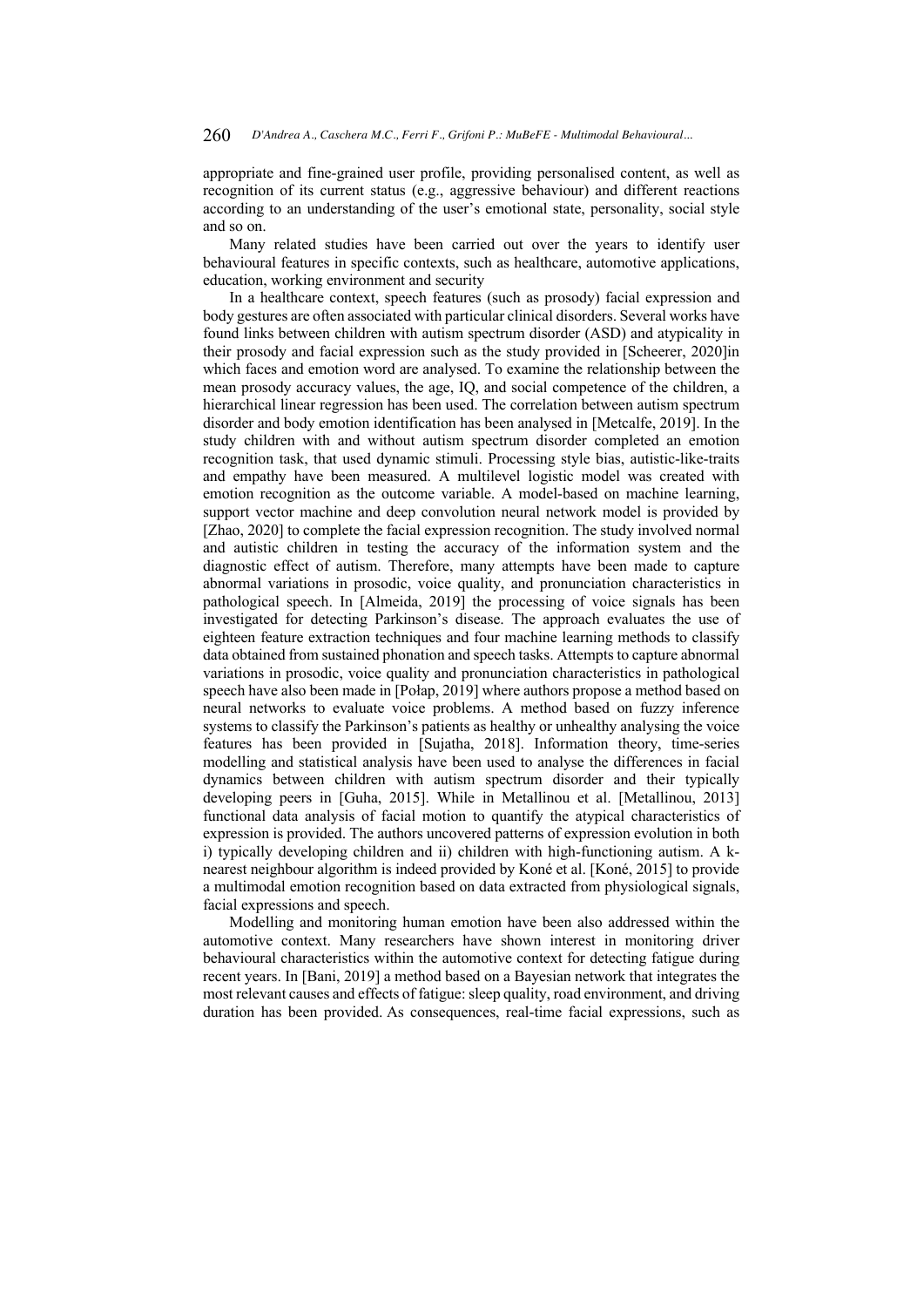blinking, yawning, gaze, and head position have been analysed. A dynamic fatigue detection model based on HMM has been proposed in [Govardhan, 2018] for analysing static aspects of fatigue, integrated with relevant contextual information and spatially available sensory data. Also [Yan, 2018] use an HMM to estimate the driver's fatigue state reasonably. For the analysis, the eyes, mouth, and head posture under different mental conditions have been considered. In [Wang, 2018] a real-time fatigued detection has been carried out using an Active Shape Model (ASM) and a Support Vector Machine (SVM). The ASM has been used to detect the face and extract the Histogram of Orientation Gradient (HOG) features of mouth and eyes. Support Vector Machine (SVM) has been used for estimating the poses of the head. Based on the states of face, a fatigue decision index has been calculated.

A further relevant real-world setting (an example of which is provided in Section 2) is education. Several attempts have been made to address the extraction of behavioural features for learning purposes. These studies have focused on enabling the system to be more aware of the students' emotional and attentional expressions. In [Kapoor, 2005] dan HMM-based approach has been used to classify different levels of interest in children. For the analysis, students' postures facial features and head gesture information have been considered. Pivec et al. [Pivec, 2006] proposed a semantic-based solution for an adaptive e-learning framework. To observe students' learning activities in real-time eye movements for adaptive learning purposes have been monitored. More recent studies such as that provided by Minaee&Abdolrashidi [Minaee, 2019] proposed a system based on the attentional convolutional network to focus on important parts of face regions for detecting students' emotions. At the same time, a system for providing adaptive feedback based on the presence of students' confusion is developed in [Tiam-Lee, 2018]. Confusion is detected on students' compilations, typing activity, and facial expressions using a Hidden Markov Model trained.

At working environment context, the extraction of behavioural features is important for evaluating candidates' personality traits for a job position. An example is provided in [Güçlütürk, 2018] that consider audio-only, visual only, language only, audio-visual, and combination of audio-visual and language for predicting apparent personality traits of people. For the analysis, the machine-learning method has been used. In [Okada, 2019] a novel feature-extraction framework for inferring impression personality traits, emergent leadership skills, communicative competence, and hiring decisions is provided. To capture intermodal and interpersonal relationships explicitly as features, and efficient co-occurrence mining method is provided. In [Khalifa, 2018] body gestures in comparison to facial expressions have been analysed. An in-depth spatial-temporal approach that merges the temporal normalisation method with deep learning based on stacked auto-encoder for emotional body gesture recognition is used for the analysis.

Finally, in the context of security, the voice, facial expressions and posture give relevant information that facilitates the establishment of a suspect's guilt. In particular, posture plays an important role in security purposes, as underlined Piana et al. [Piana, 2014], who proposed an automatic emotions recognition based on a Support Vector Machine (SVM) classifier. Furthermore, the human voice is a source of information for understanding emotional states, as it allows for the detection of stress and supports automatic surveillance, emergency call centres and pilot/troop communications. In Calix et al. [Calix, 2012] an automated system methodology for detecting emotion from text and speech features has been developed. For emotion detection, corpora and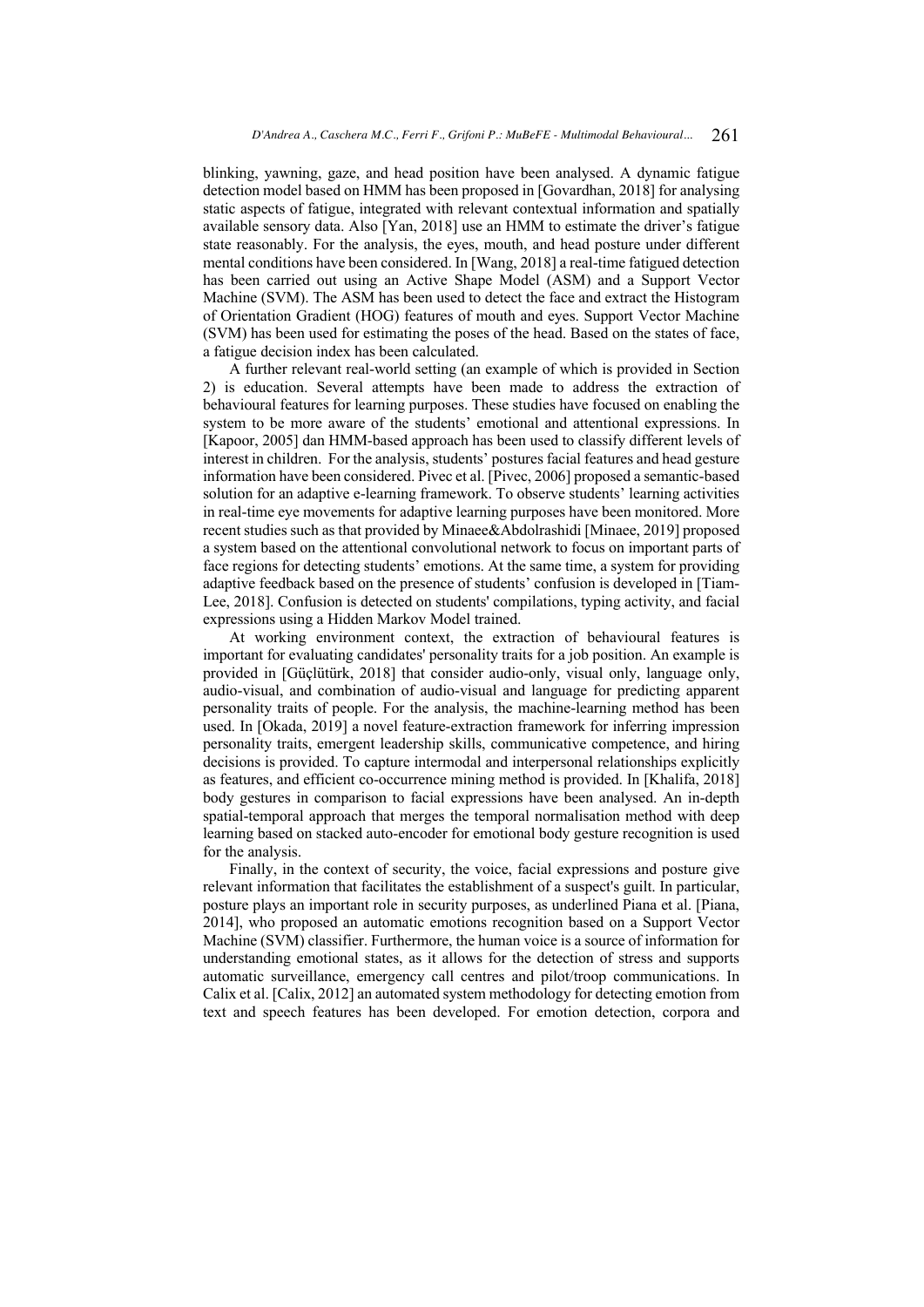machine learning classification models are used to train and test the methodology. Lefter et al. [Lefter, 2011] defined a method to detect negative emotions, stress and aggression in speech data based on SVM, while Lefter [Lefter, 2014] used a Bayesian Network classifier in the automatic assessment of stress combined with an analysis of speech and gestures extracted from audio and video signals. Emotion analysis from text, audio and video has been addressed also in [Caschera, 2016] reviewing and evaluating the various techniques used for sentiment analysis and emotion recognition, and proposing an HMM-based approach to extract emotion from multimodal data.

Table 1 summarises the works cited above, classified according to the different contexts used, the input signal analysed, the methods applied, and the extracted multimodal behavioural features. From the analysis, it appears that all the revised methods can discriminate between and classify multimodal behavioural features by analysing data provided by different signals. Of these revised methods, HMMs and BNs appear to be the most appropriate methods for extracting behavioural features and dealing with the uncertainty inherent in the extraction of CEFs from CIFs. Indeed, HMMs and BNs can generate language items by listing sequences that fall into the group of sequences to be modelled. More specifically, both of these allow diagnostic reasoning to be carried out from effects (features related to the modalities used to communicate) to causes (features related to the users), which is the purpose of this paper. Both HMMs and BNs require a training process; however, a large dataset is not always available for the training phase. Unlike BNs, HMMs are simpler to train using a lower computational burden [Oliver, 2005]. HMMs require a smaller set of data for training and have proven flexibility.

Moreover, a multimodal input contains heterogeneous information, and the effectiveness of HMMs in managing flexible, complex, dynamic and heterogeneous (acquired from different modalities) information for stochastic processes has been demonstrated, for example in the case of interpretation and disambiguation of multimodal sentences [Caschera, 2013a; Caschera, 2007c; Caschera, 2008; Caschera, 2009]. HMMs allow sequences of structured data to be modelled since they can represent differences in the entire structure of multimodal sentences [Caschera, 2013b]. For example, they have been frequently applied to model and classify dialogue patterns [Twitchell, 2004].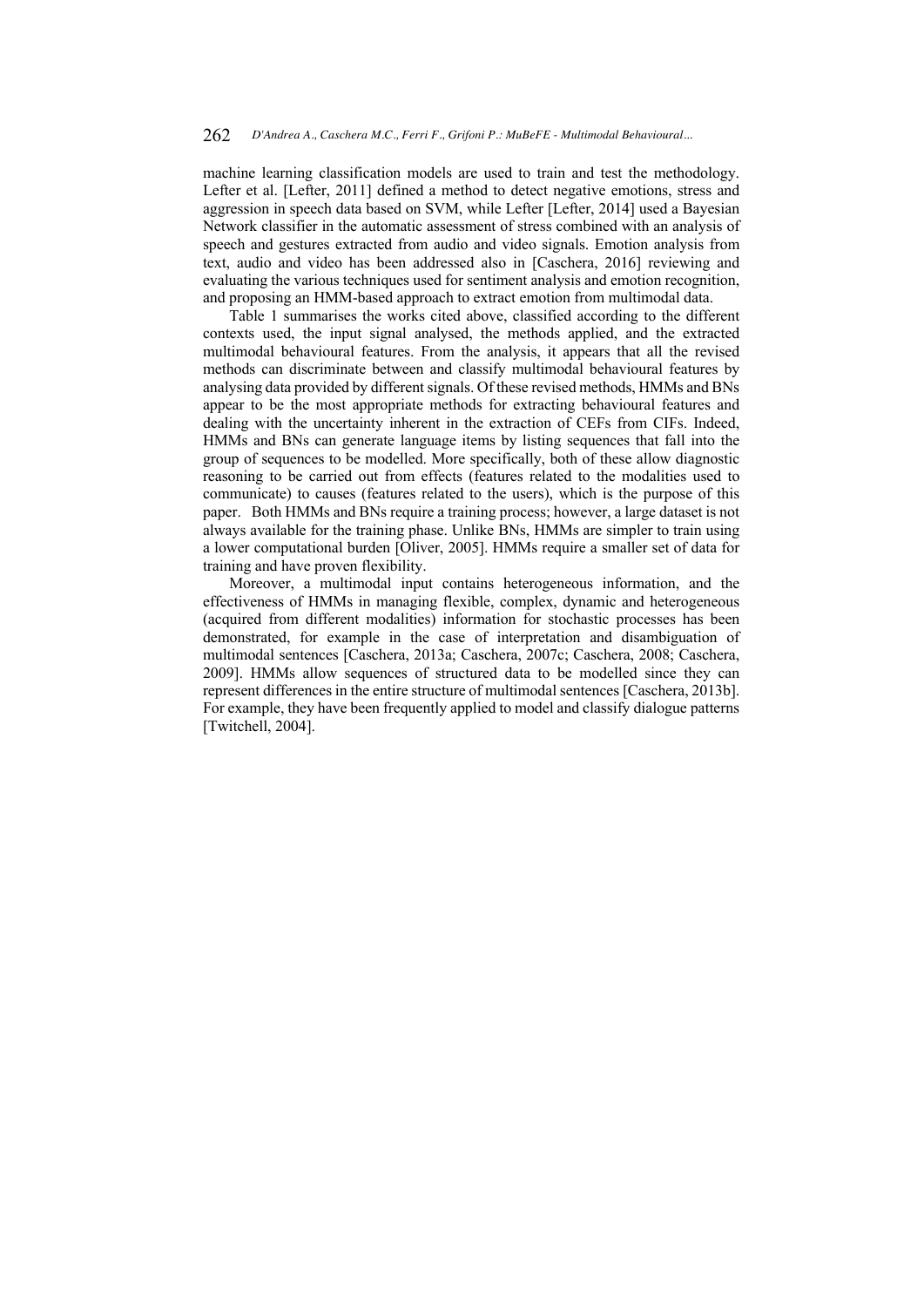|            |                                               |                                                                                               | <b>Multimodal behavioural</b><br>features |                           |  |  |
|------------|-----------------------------------------------|-----------------------------------------------------------------------------------------------|-------------------------------------------|---------------------------|--|--|
| Context    | Signal                                        | <b>Method</b>                                                                                 | User's                                    |                           |  |  |
|            |                                               |                                                                                               | <b>Emotions</b>                           | affective state           |  |  |
|            |                                               | Machine learning<br>model support vector<br>machine and deep<br>convolution neural<br>network | n/a                                       | [Zhao, $2020$ ]           |  |  |
|            | Video                                         | Functional data<br>analysis                                                                   | n/a                                       | [Metallinou,<br>2013]     |  |  |
|            |                                               | Information theory,<br>time-series<br>modelling and<br>statistical analysis                   | n/a                                       | [Guha, 2015]              |  |  |
| Healthcare |                                               | Multilevel logistic<br>model                                                                  | [Metcalfe, 2019]                          | n/a                       |  |  |
|            | Audio,<br>video and<br>physiologic<br>al data | K-nearest neighbour<br>algorithm                                                              | [Koné, 2015]                              | n/a                       |  |  |
|            | Audio and                                     | <b>Convolution Neural</b><br>Network                                                          | [Hossain, 2019]                           | n/a                       |  |  |
|            | video                                         | Hierarchical linear<br>regressions                                                            | [Scheerer, 2020]                          | n/a                       |  |  |
|            | Audio                                         | Fuzzy inference<br>system                                                                     | [Sujatha, 2018]                           | n/a                       |  |  |
|            |                                               | Machine learning<br>methods                                                                   | n/a                                       | [Almeida et<br>al., 2019] |  |  |
|            |                                               | Neural Networks                                                                               | n/a                                       | [Połap, 2019]             |  |  |
|            | Video.<br>audio and<br>sensor data            | Hidden Markov<br>Model                                                                        | n/a                                       | [Govardhan,<br>2018]      |  |  |
| Automotive |                                               | Hidden Markov<br>Model                                                                        | n/a                                       | [Yan,<br>2018]            |  |  |
|            | Video                                         | <b>Bayesian Network</b>                                                                       | n/a                                       | [Bani,<br>2019]           |  |  |
|            |                                               | Support Vector<br>Machine                                                                     | n/a                                       | [Wang,<br>2018]           |  |  |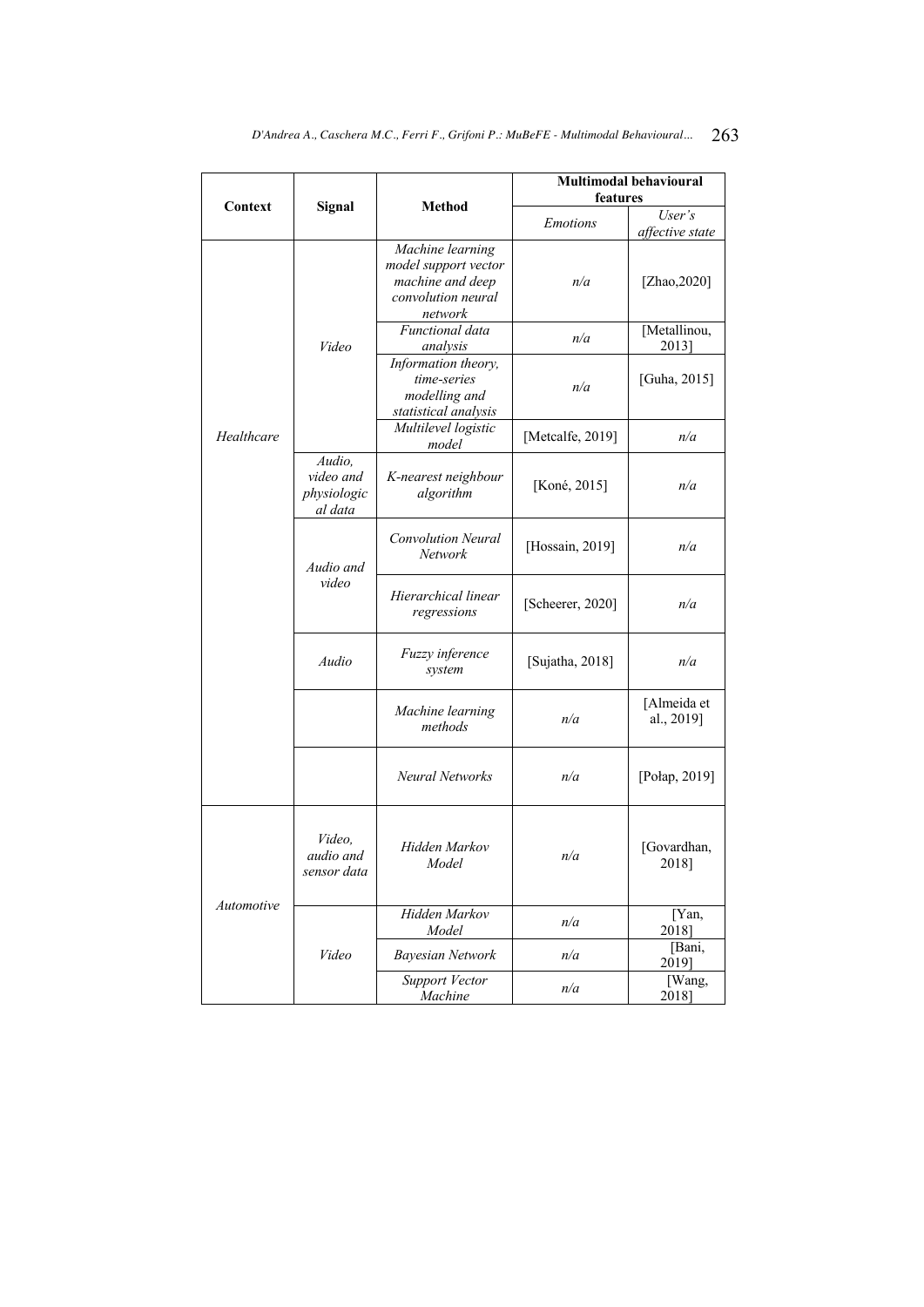|             |                    | Semantic-based<br>approach              | n/a               | [Pivec, $2006$ ]            |
|-------------|--------------------|-----------------------------------------|-------------------|-----------------------------|
|             |                    | Hidden Markov                           | n/a               | [Kapoor,<br>20051           |
| Education   | Video              | Model                                   | n/a               | [Tiam-<br>Lee, 2018]        |
|             |                    | Attentional<br>convolutional<br>network | [Minaee, 2019]    | n/a                         |
|             | Video              | Spatio-temporal<br>approach             | n/a               | [Khalifa,<br>2018]          |
| Working     | Audio and<br>video | Machine learning                        | n/a               | [Güçlütürk et<br>al., 2018] |
| environment |                    | Co-occurrence<br>mining method          | n/a               | [Okada et al.,<br>2019]     |
|             |                    | Machine Learning                        | [Calix, 2012]     | n/a                         |
| Security    | Video              | <b>Support Vector</b><br>Machine        | [Piana, 2014]     | n/a                         |
|             | Audio              | <b>Support Vector</b><br>Machine        | [Lefter, $2011$ ] | n/a                         |
|             | Audio and<br>video | Bayesian Network                        | [Lefter, $2014$ ] | n/a                         |

*Table 1: Examples of studies provided in the literature, classified according to the context used*

Since the purpose of our paper is to define a model which is capable of being trained by both small and large datasets and heterogeneous datasets and to deal the complex structure of multimodal sentences, we apply HMMs in extracting the associations between CEFs (e.g., voice intonation in speech, size and slant of handwriting etc.) and CIFs (e.g., the user's personality, social style and types of sentences).

Before a description of the proposed HMM-based method is given, the following section provides the preliminary concepts needed to define the MuBeFE method.

# **4 Preliminary concepts**

This section defines the sets of attributes that allow CEFs and CIFs (introduced in the previous sections) to be represented and instantiated. The proposed method uses attributes to represent the various characteristics of multimodal dialogue. CEFs and CIFs. In particular, the CEFs and CIFs are represented as attributes that update a multimodal attribute grammar according to the representation proposed by D'Andrea [D'Andrea, 2015]; this extends the multimodal attribute grammar defined in D'Ulizia [D'Ulizia, 2010].

CEFs and CIFs are represented respectively by qualitative synthesised attributes  $S(X)$  and qualitative inherited attributes  $I(X)$  as shown in Table 2.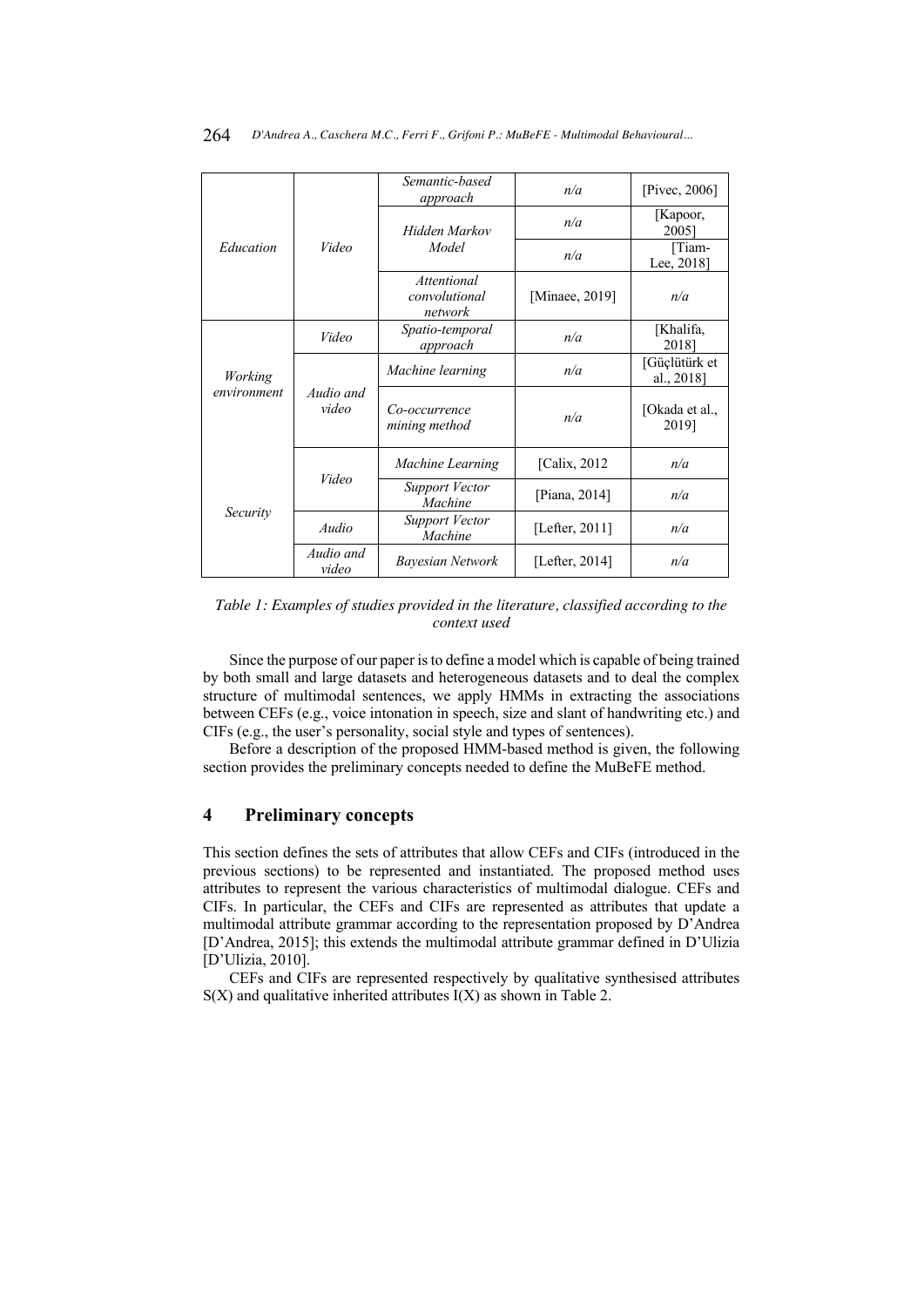|      | <b>CEFs</b>                                    |                                                                                                                           |                                                                                                                               |  |  |  |
|------|------------------------------------------------|---------------------------------------------------------------------------------------------------------------------------|-------------------------------------------------------------------------------------------------------------------------------|--|--|--|
|      |                                                | $S_{\text{speech}}(X)$                                                                                                    | $S_{\text{speech}}(X) = \{ \text{intpat, pre-tonic, tonic} \} = \{ \text{fall} - \}$<br>rise/rise-fall, fall-rise, rise-fall} |  |  |  |
| S(X) | $S_{mod}(X)$                                   | $S_{\text{handwriting}}(X)$                                                                                               | $S_{\text{handwriting}}(X) = \{size, slant\} = \{large, vertical\}$                                                           |  |  |  |
|      |                                                | $S_{\rm sketch}(X)$                                                                                                       | $S_{\text{sketch}}(X) = \{ \text{train}, \text{dimension} \} = \{ \text{regular}, \text{large} \}$                            |  |  |  |
|      |                                                |                                                                                                                           |                                                                                                                               |  |  |  |
|      |                                                | $S_{mm}(X) = \{fall\text{-}rise\text{/rise-fall}, fall\text{-}rise, rise\text{-}fall, large, vertical, regular, large}\}$ |                                                                                                                               |  |  |  |
|      |                                                |                                                                                                                           | <b>CIFs</b>                                                                                                                   |  |  |  |
|      |                                                | $I_{\text{speech}}(X)$                                                                                                    | $I_{\text{speech}}(X) = \{ \text{typsen} \}$                                                                                  |  |  |  |
| I(X) | $I_{mod}(X)$                                   | $I_{\text{handwriting}}(X)$                                                                                               | $I_{\text{handwriting}}(X) = \{\text{socsty}\}\$                                                                              |  |  |  |
|      |                                                | $I_{\text{sketch}}(X)$                                                                                                    | $I_{\text{sketch}}(X) = \{ \text{perstype} \}$                                                                                |  |  |  |
|      | $I_{mm}(X) = \{$ typsen, socsty, perstype $\}$ |                                                                                                                           |                                                                                                                               |  |  |  |



The set  $S(X)$  consists of two subsets:  $S_{mod}(X)$  and  $S_{mm}(X)$ .

The set  $S_{mod}(X)$  contains all the attributes necessary for analysis of the individual's communication features related to the specific modality. In the example provided in Section 3, three different modalities are considered: speech, handwriting and a sketch. In this case, three different  $S_{mod}(X)$  are provided:

 $S_{\text{speech}}(X)$ 

 $\circ$  where:  $S_{\text{speech}}(X) = \{\text{intpat, pre-tonic, tonic}\} = \{\text{fall-rise/rise-fall, fall-rise,}\}$ rise-fall};

 $S_{\text{handwriting}}(X)$ 

 $\circ$  where:  $S_{handwriting}(X) = \{size, slant\} = \{large, vertical\}$ 

 $S<sub>sketch</sub>(X)$ 

o where:  $S_{\text{sketch}}(X) = \{ \text{train}, \text{dimension} \} = \{ \text{regular}, \text{large} \}$ 

The set  $S_{mm}(X)$  contains all the attributes needed to represent the CEFs:

 $S_{mm}$  (X) = {fall-rise/rise-fall, fall-rise, rise-fall, large, vertical, regular, large}

The set  $I(X)$  consists of two subsets:  $I_{mod}(X)$  and  $I_{mm}(X)$ .

 $I_{mod}$  (X) contains all the attributes needed to analyse the features of the individual's communication in terms of the specific modality (i.e., speech, handwriting and sketching):

- $I_{\text{speech}}(X)$ 
	- $\circ$  where: Ispeech(X) = {typsen}
- $I_{\text{handwriting}}(X)$ 
	- $\circ$  where: I<sub>handwriting</sub>(X) = {socsty}
- $I_{\text{sketch}}(X)$ 
	- $\circ$  where: Isketch(X) = {perstype}

where "typsen" identifies the type of sentence, "socsty" defines the social style and "perstype" the personality type.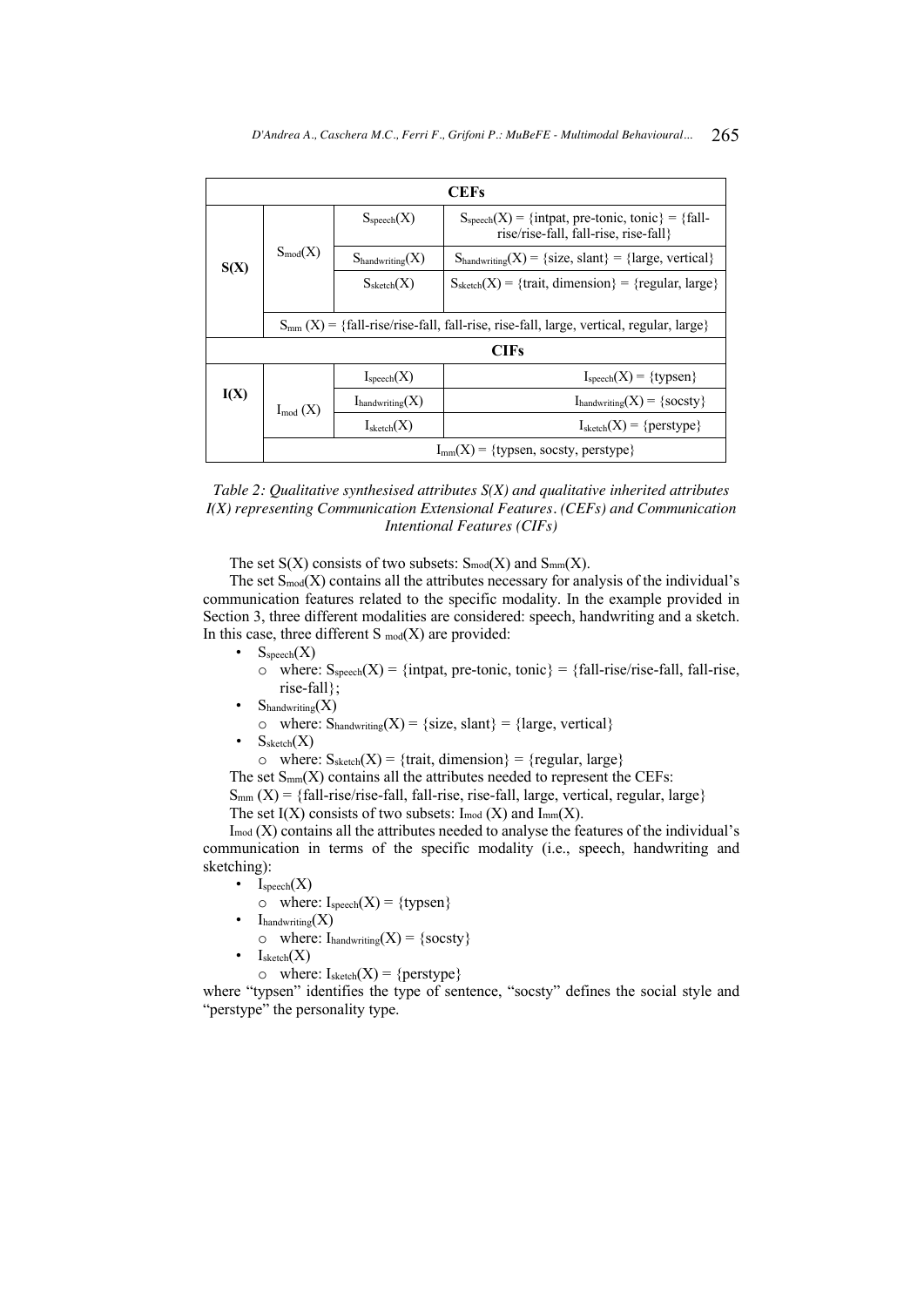#### 266 *D'Andrea A., Caschera M.C., Ferri F., Grifoni P.: MuBeFE - Multimodal Behavioural...*

Since the set  $I_{mm}$  (X) involves all three modalities (i.e., speech, handwriting and sketching), it contains all the attributes needed to represent the CIFs (i.e., the type of sentence, social style and personality type) that will be extracted by the MuBeFE method:

 $I_{mm}(X) = \{$ typsen, socsty, perstype $\}$ 

A detailed description of the qualitative synthesised attributes S(X) and the qualitative inherited attributes  $I(X)$  is provided in Section 6.

In the following section, the MuBeFE model is described.

# **5 Method**

This section describes the MuBeFE method (see Figure 3), which allows the extraction of I(X),  $(I_{\text{mod}1}(X), I_{\text{mod}2}(X), I_{\text{mod}3}(X)$ ...  $I_{\text{mod}m}(X)$ , introduced in the previous section, from the  $S(X)$  ( $S_{\text{mod}1}(X)$ ,  $S_{\text{mod}2}(X)$ ,  $S_{\text{mod}3}(X)$ ...  $S_{\text{mod}n}(X)$ ).

The MuBeFE method uses the following modules:

- a S(X) extraction module (CEFs EXTRACTION) that provides the functionality to extract the different features (e.g., tone, size, slant, trait etc.) from the modal and multimodal inputs (sentences); and
- an HMM-based module (HMM) that allows the  $I(X)$  (the type of sentence, user's personality etc.) to be extracted from the  $S(X)$ .

In particular, the HMM-based module uses a method based on HMMs consisting of a Modal Layer (mod) and a Multimodal Layer (see Figure 3).

The Modal layer of the HMM takes into account the input coming from the different modalities (mod<sub>1</sub>, mod<sub>2</sub>, mod<sub>3</sub>... mod<sub>n</sub>) to extract the modal features  $S_{\text{mod}1}(X)$ ,  $\text{S}_{\text{mod}2}(X)$ ,  $\text{S}_{\text{mod}3}(X)$ ...  $\text{S}_{\text{mod}n}(X)$ , where the number of its feature's extraction modules  $(\text{features extraction}_{\text{mod1}}, \text{ features extraction}_{\text{mod2}}, \text{ features extraction}_{\text{mod3}})$ ... features extraction<sub>mode</sub>) is equal to the number *n* of modalities. The set of the modal features  $(S_{\text{mod}1}(X), S_{\text{mod}2}(X), S_{\text{mod}3}(X)$ ...  $S_{\text{mod}n}(X)$  defines the set of the observation sequence of the HMM.

The extracted modal features are elaborated by the HMMs of the Modal Layer  $(HMM_{mod1}, HMM_{mod2}, HMM_{mod3}... HMM_{modn})$  to extract the  $I_{mod1}(X), I_{mod2}(X),$  ${\rm Imod3}(X)$ ...  ${\rm Imodn}(X)$ . The set of  ${\rm Imod1}(X)$ ,  ${\rm Imod2}(X)$ ,  ${\rm Imod3}(X)$ ...  ${\rm Imodn}(X)$  defines the set of the hidden states of the HMM.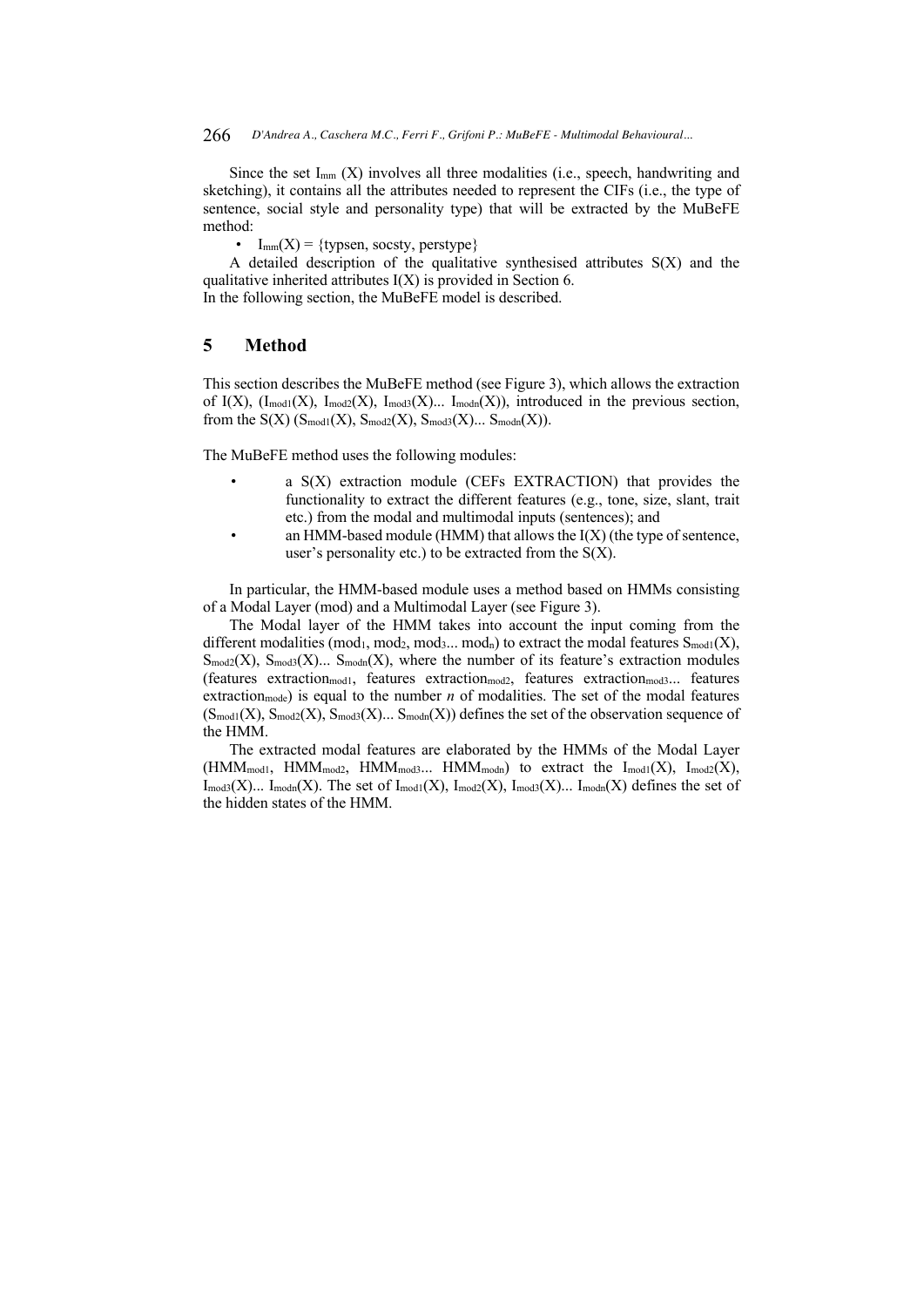

*Figure 3: The MuBeFE method*

Each HMM is characterised by transition probability matrix A, the output probability matrix B and the initial distribution vector  $\pi$ . The transition probability matrix contains the probability to have transitions from two hidden states  $q_{i_1}$  and  $q_{i_j}$  as defined in the following formula:

$$
A\hspace{-0.1cm}=\hspace{-0.1cm}[a_{\textbf{ij}}]\text{with }a_{\textbf{ij}}\hspace{-0.1cm}=\hspace{-0.1cm}\text{prob}(q_{\textbf{t}+1}\hspace{-0.1cm}=\hspace{-0.1cm}s_{\textbf{j}}/q_{\textbf{t}}\hspace{-0.1cm}=\hspace{-0.1cm}s_{\textbf{i}})\ \forall\,s_{\textbf{i}},s_{\textbf{j}}\hspace{-0.1cm}\in\hspace{-0.1cm}I(X)\hspace{-0.1cm}=\hspace{-0.1cm}\{~\mathrm{I_{\mathrm{mod}I}}(X),~\mathrm{I_{\mathrm{mod}2}}(X),~\mathrm{I_{\mathrm{mod}3}}(X) ...\}
$$

The output probability matrix B represents the output probability matrix that defines the probability that each state  $s_i \in I(X)$  produces the observation  $FV_j$ :

$$
\begin{aligned} \mathrm{\mathbf{B}}\!\!=\!\![\mathfrak{b}_{\mathbf{i}}(\mathbf{j})]\ \text{with}\ \mathfrak{b}_{\mathbf{i}}(\mathbf{j})\!\!=\!\!\text{prob}(\mathfrak{o}_{\mathbf{t}}\!\!=\!\!\text{q}\mathfrak{s}_{\mathbf{j}}\!/\!\mathfrak{q}\mathfrak{i}_{\mathbf{t}}\!\!=\!\!\text{s}_{\mathbf{i}})\ \forall\ \mathfrak{s}_{\mathbf{i}}\!\in\!\text{Q}_m\!,\forall\ \mathfrak{q}\mathfrak{s}_{\mathbf{j}}\!\in\!\text{S}(X)\!=\!\{S_{\text{mod}1}(X),\\ S_{\text{mod}2}(X),\ S_{\text{mod}3}(X)...\ S_{\text{mod}n}(X)\}\end{aligned}
$$

Finally,  $\pi$ <sub>I</sub> represents the initial distribution vector giving the probability that the state  $i<sub>i</sub>∈I(X)$  is the initial state of the sequence:

 $\pi=[\pi_1]$  with  $\pi_1=prob(q_1=s_1)$   $\forall s_1 \in I(X)$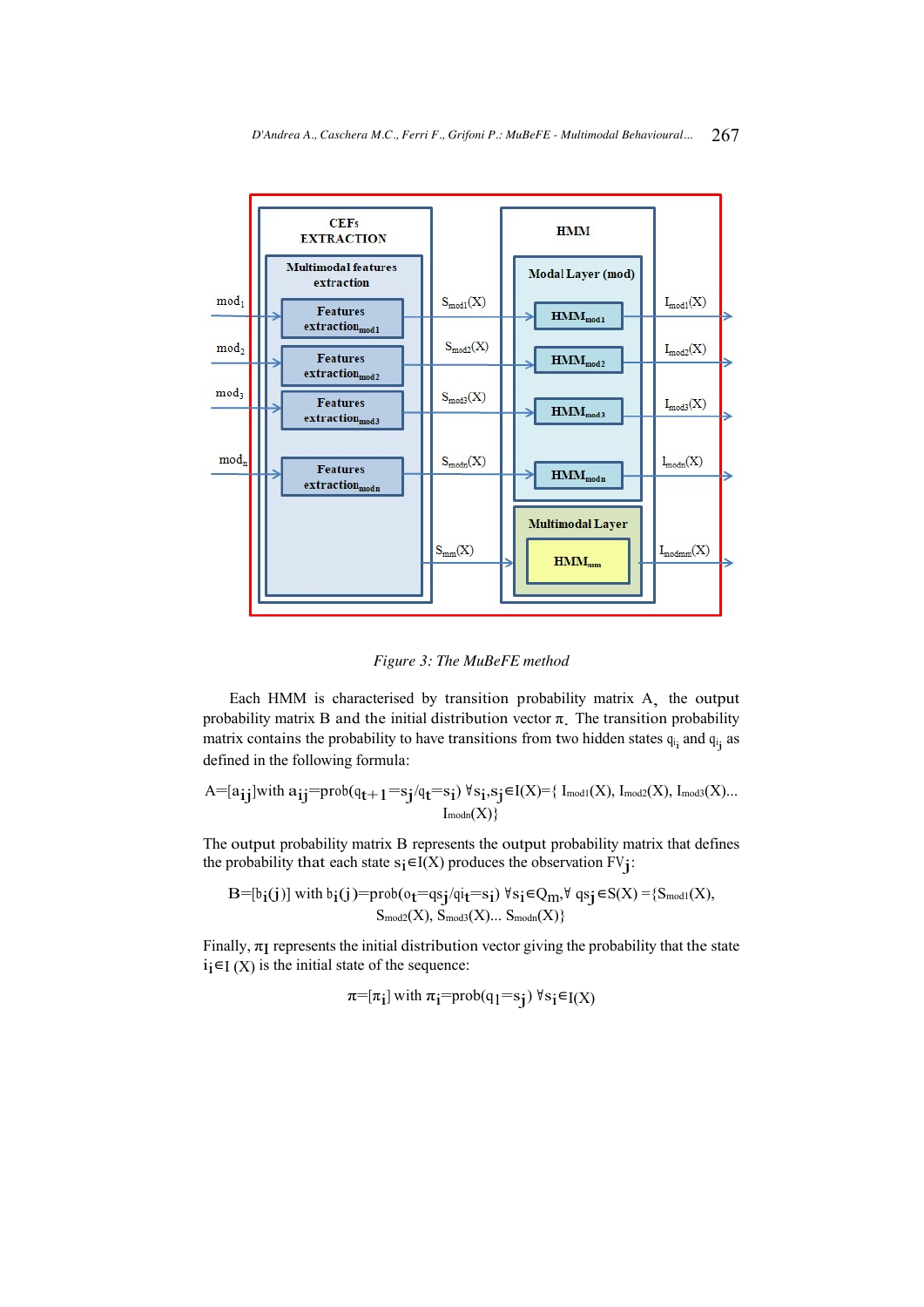To determine how well each HMM accounts for the observations by computing  $Prob(S(X)/HMM_{\text{modn}})$ , we use the Forward algorithm [Rabiner, 1989]. The transition probability matrix, the output probability matrix and the initial distribution vector are estimated by using the Baum-Welch algorithm [Benesch, 2001]. This training procedure is used to tune the parameter of the model to obtain probabilities, considering the observation sequences  $S(X)$ . The purpose of the HMM is to identify the model having the highest probability to generate the observed output, given the parameters of the model using the Viterbi algorithm [Viterbi, 1967] for calculating the best sequence of HMM states that generates  $S(X)$ .

For the sake of clarity, we apply this method to the different modalities which compose the multimodal sentence in Figure 1 and the  $S(X)$  and  $I(X)$  introduced in the example described in Section 3 and detailed in Section 6.

Figure 4 describes the method applied to the speech modality, in which the  $I_{\text{speech}}(X)$  extraction module (i.e., the PRAAT system) is applied to extract pre-tonic and tonic features from the spoken part of the multimodal sentence. The HMM-based module categorises the features extracted from the different types of the sentence (i.e., statements, questions, exclamations, commands etc.) as described in Section 6.



*Figure 4: The MuBeFE method applied to the speech modality*

Figure 5 shows the MuBeFE method applied to the handwriting modality. The  $S<sub>handwriting</sub>(X)$  extraction module (i.e., the handwriting recogniser) returns the size and slant features of the four handwritten phrases within the multimodal sentence. The HMM-based module links these extracted features to the social styles (expressive, driver, analyst and amiable) described in Section 6.



*Figure 5: The MuBeFE method applied to the handwriting modality*

Finally, Figure 6 shows the method applied to the sketch modality. In this case, the  $S<sub>sketch</sub>(X)$  extraction module (i.e., the sketch recogniser) returns the traits and dimensions of the sketched part of the multimodal sentence, while the HMM-based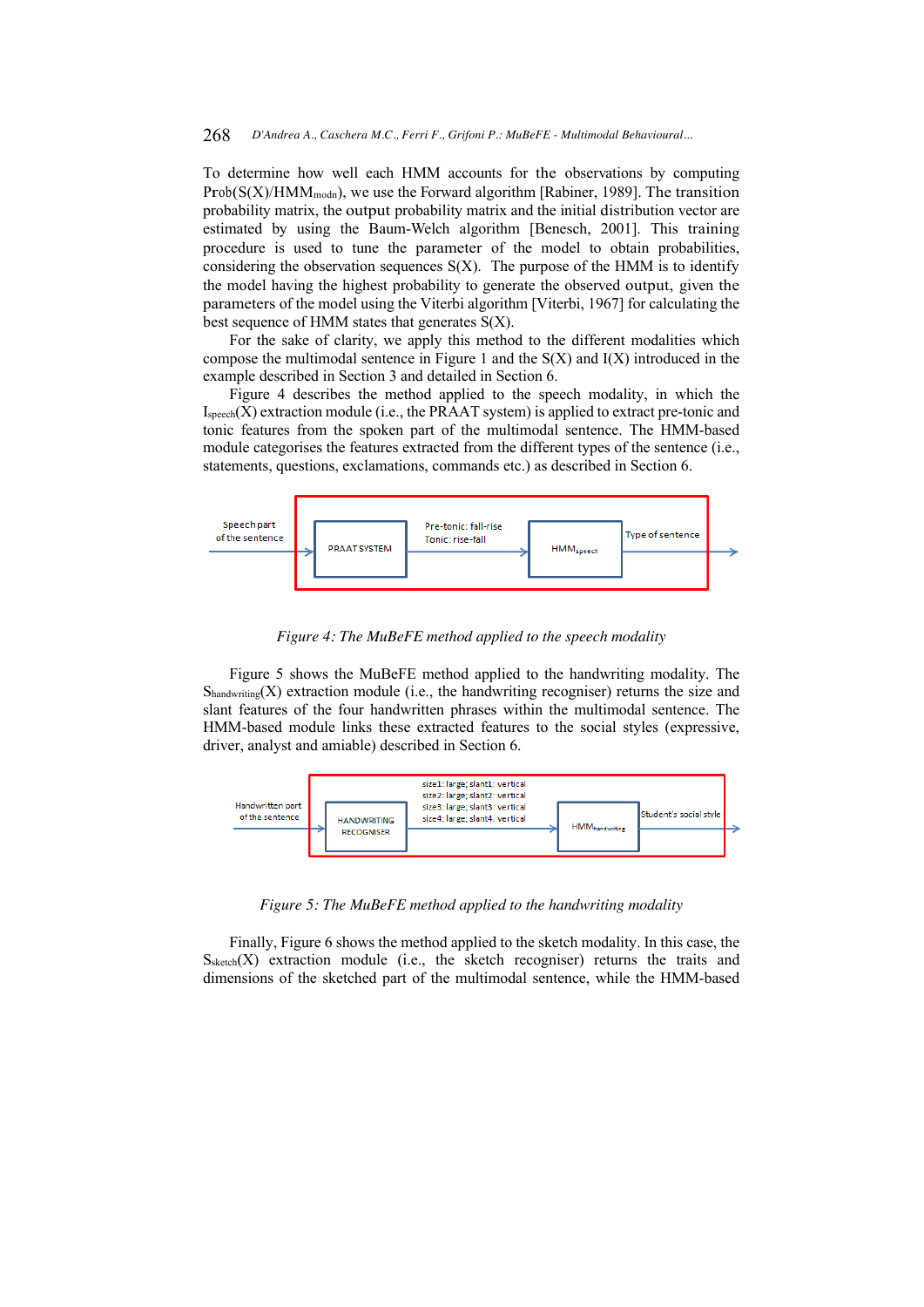module associates these features with the various types of students' personalities (i.e., rational, emotional, sociable, aggressive, etc.) as described below in Section 6.



*Figure 6: The MuBeFE method applied to the sketch modality*

The Multimodal layer elaborates the combination of the input coming from the different modalities (mod<sub>1</sub>, mod<sub>2</sub>, mod<sub>3</sub>... mod<sub>n</sub>); the multimodal features extraction module (Multimodal features extraction) extracts the  $S_{mm}(X)$  (i.e.,  $S_{\text{specch}}(X)$ ,  $S<sub>handwriting</sub>(X), S<sub>sketch</sub>(X)),$  which is taken as input in the Multimodal HMM to extract the  $I_{mm}(X)$  at the multimodal level (as shown in Figure 7).



## *Figure 7: Instance of the Multimodal layer*

The Multimodal Layer takes advantages from the associations between the  $S_{\text{modi}}(X)$ and the  $I_{\text{modi}}(X)$  for  $i=1,2,3...$  (defined at Modal layer). When a synchronous multimodal input occurs, and when, for example, the handwriting input is  $S<sub>handwriting</sub>(X)$ (size and slant), we know that the output will be  $I_{\text{handwriting}}(X)$  (the user's social style). In this situation, we can collect information on all the other input modalities, as an example,  $S<sub>speech</sub>(X)$  and  $S<sub>sheet</sub>(X)$  and their coordination features, associating their features with  $I<sub>handwriting</sub>(X)$  (the user's social style). Thus, unlike the Modal Layer, the Multimodal Layer allows social styles to be obtained not only from users' handwriting, but from any other modality or combination of modalities (such as speech, sketch, or speech and sketch, etc.), thereby improving the probability of obtaining a correct association when the number of observations increases. The differences between the two layers will be clarified in the following sections by describing the training and testing processes of the method at the Modal Layer (i.e., for handwriting) and the Multimodal Layer.

# **6 Training and testing of the MuBeFE method at the Modal and Multimodal Layers**

The MuBeFE method described in the previous section was trained and tested on a dataset at both the Modal (for handwriting) and Multimodal layers, as described in the following sections.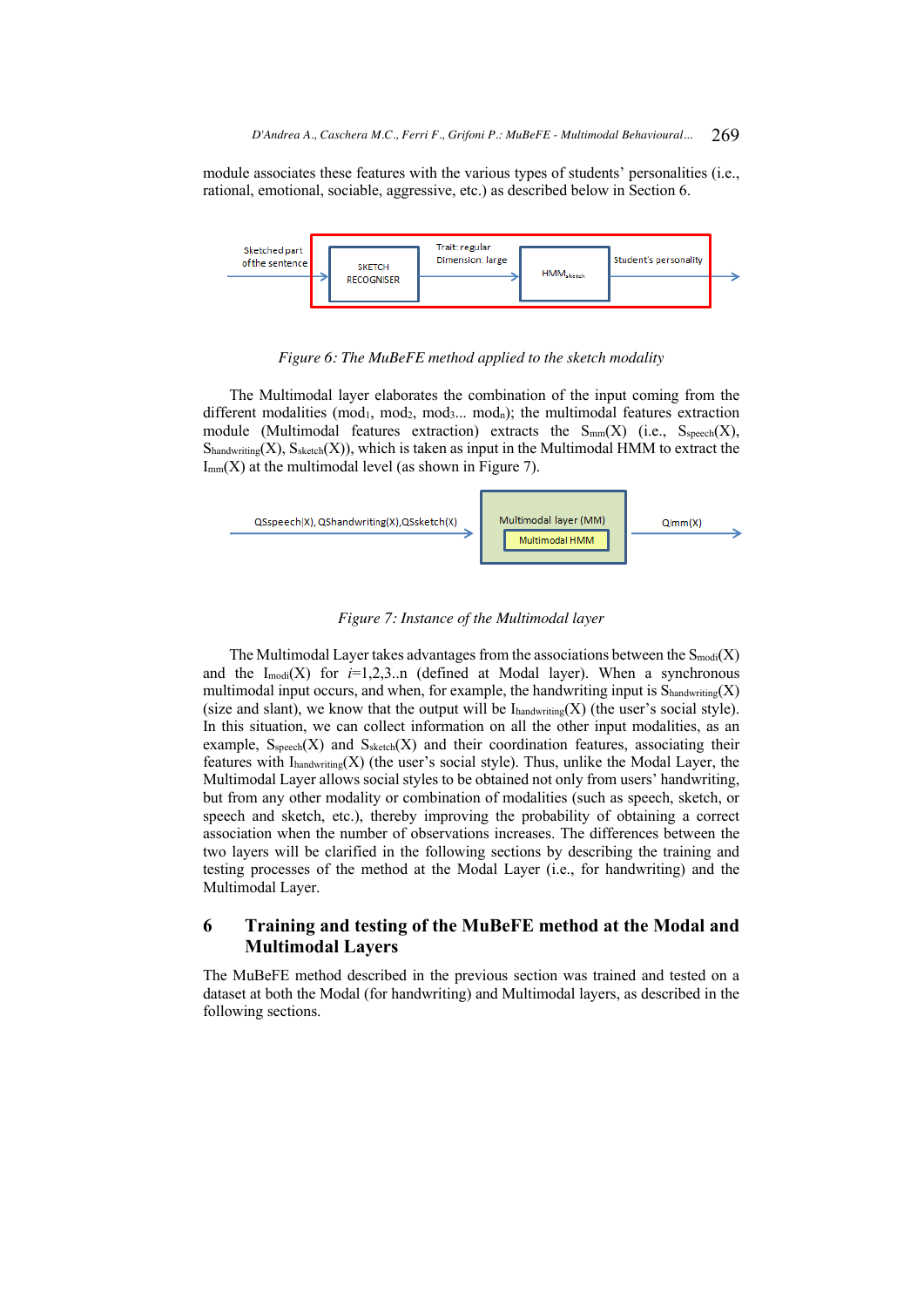#### **6.1 Data collection**

A convenience sample of fifty Italian individuals (thirty-two males and eighteen females between twenty-five and sixty years old) was considered to build the dataset. The average age of people was 40.08 and the standard deviation was 12.27.

The behavioural features of these individuals were recorded by acquiring video/voice signals, handwriting and sketch inputs by a touchscreen computer in sessions of 30 minutes. The speech modality features were acquired using the voice recorder of the computer. The spoken part has been analysed using the PRAAT system together with and a plug-in that adds the INTSINT model (http://www.fon.hum.uva.nl/praat/). The handwriting and sketched parts of the sentence was analysed using a sketch recognition system developed by the Italian National Research Council [Avola, 2010; Avola, 2007; Avola, 2006]."

In the first stage, each participant was provided with a list of sentences to be spoken aloud. Each participant, one at a time, spoke aloud twelve sentences (three for each type of class: statements, questions, exclamations and commands).

In the second stage, each participant was asked to choose the social style that best represented him/her from a list prepared by the researcher. The list contained several types of social styles extracted from the work conducted by Merrill and Reid [Merrill, 1999] and Rosario [Rosario, 2004]. Participants were then asked to write six sentences using a touchscreen computer. A recorded voice was used to convey to the users the sentences they were asked to write, to ensure identical conditions for all participants. Finally, each participant was asked to choose the personality type that best described his/her personality from a list prepared by the researcher. The list contained various types of personalities extracted from Federici's work [Federici, 2005]. Participants were then asked to draw ten simple objects using the touchscreen computer. A recorded voice was also used at this stage to convey to the users the objects that were to be drawn, thus recreating the same conditions for all users.

A total of 600 spoken sentences (twelve sentences pronounced by fifty people), 300 handwritten sentences (six sentences written by fifty people) and 500 sketches (ten sketches by fifty people) were recorded. To perform the cross-validation, we organised the 3 datasets of collected data for the three modalities used as follows:

- 300 samples for training (performing an incremental training from 30 to 300 samples) and 300 samples for testing of the MuBeFE in terms of the speech modality;
- 150 samples for the training (performing an incremental training from 15 to 150 samples) and 150 samples for the testing of the MuBeFE in terms of the handwriting modality;
- 250 samples for the training (performing an incremental training form25 to 250 samples) and 250 samples for the testing of the MuBeFE in terms of the sketching modality.

Participants were provided with a set of multimodal sentences for the multimodal data collection. Fifty Italian individuals were involved; each participant was provided with a list of multimodal sentences, and participants were asked to choose features concerning different kinds of sentences, social styles and personalities. Six multimodal sentences were selected from the samples used by Caschera et al. [Caschera, 2013a]. Three hundred samples were considered (six multimodal sentences for each of the 50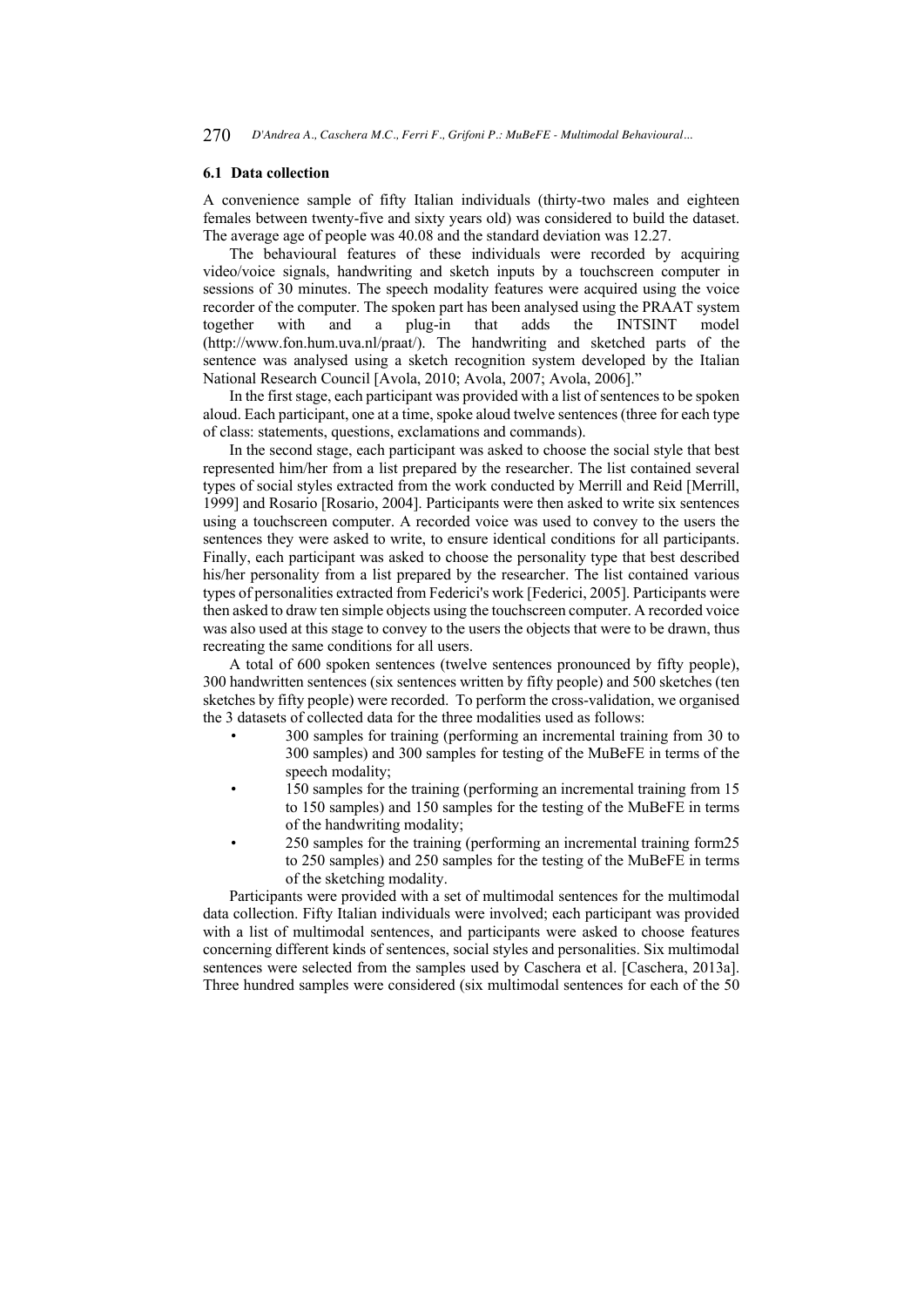individuals) of which 150 samples were used for training (performing an incremental training form15 to 150 samples) and 150 samples for testing.

To clarify the process of data collection, we provide an example at the modal level that concerns the social styles of the participants associated with the handwriting modality (as shown in Table 3).

| <b>SOCIAL STYLE</b> | <b>MALES</b> | <b>FEMALES</b> |
|---------------------|--------------|----------------|
| amiable             |              |                |
| analyst             |              |                |
| expressive          |              |                |
| driver              |              |                |

*Table 3: Social styles selected by users*

During the collection process, 42% of users selected the "amiable" social style. Another significant proportion of the users (26%) selected the "analyst" social style, while 18% of the users selected the "expressive" social style. Only 14 % selected the "driver" social style. Starting from the values of size and slant provided by the handwriting recogniser, various associations between the four selected social styles and the handwriting features (size/slant) were detected (as shown in Table 4). Concerning the "amiable" social style, four different associations resulted from the analysis: (i) small/forward (43% of users) (ii) small/normal (29% of the users) (iii) tiny/normal (19% of the users) and (iv) tiny/far-forward (9% of the users).

| <b>TYPE OF</b><br><b>SOCIAL</b><br><b>STYLE</b> |                     | <b>FIRST</b>        |                     | <b>SECOND</b>    | <b>THIRD</b>        |         | <b>FOURTH</b>        |                     |
|-------------------------------------------------|---------------------|---------------------|---------------------|------------------|---------------------|---------|----------------------|---------------------|
|                                                 | size                | slant               | size                | slant            | size                | slant   | size                 | slant               |
| amaible                                         | Small               | Forward             | <b>Small</b>        | Normal           | Tiny                | Normal  | Tiny                 | Far-<br>forw<br>ard |
|                                                 | 43\% of the users   |                     | 29% of the users    |                  | 19% of the users    |         | $9%$ of the<br>users |                     |
|                                                 | Tiny                | Less-left           | Tiny                | Far-left         | Small               | Forward |                      |                     |
| analyst                                         | 54\% of the users   |                     | $31\%$ of the users |                  | $15\%$ of the users |         |                      |                     |
|                                                 | Huge                | Far-<br>Forward     | Large               | Forward          | Small               | Normal  |                      |                     |
| expressive                                      | $56\%$ of the users |                     | 33% of the users    |                  | $11\%$ of the users |         |                      |                     |
|                                                 | Large               | Vertical            | Large               | Less-left        |                     |         |                      |                     |
| driver                                          |                     | $71\%$ of the users |                     | 29% of the users |                     |         |                      |                     |

*Table 4: Associations between social styles and modal features*

For the "analyst" and "expressive" social styles, three different associations were extracted: for the "analyst" (i) tiny/less-left (54 % of the users), (ii) tiny/far-left (31 %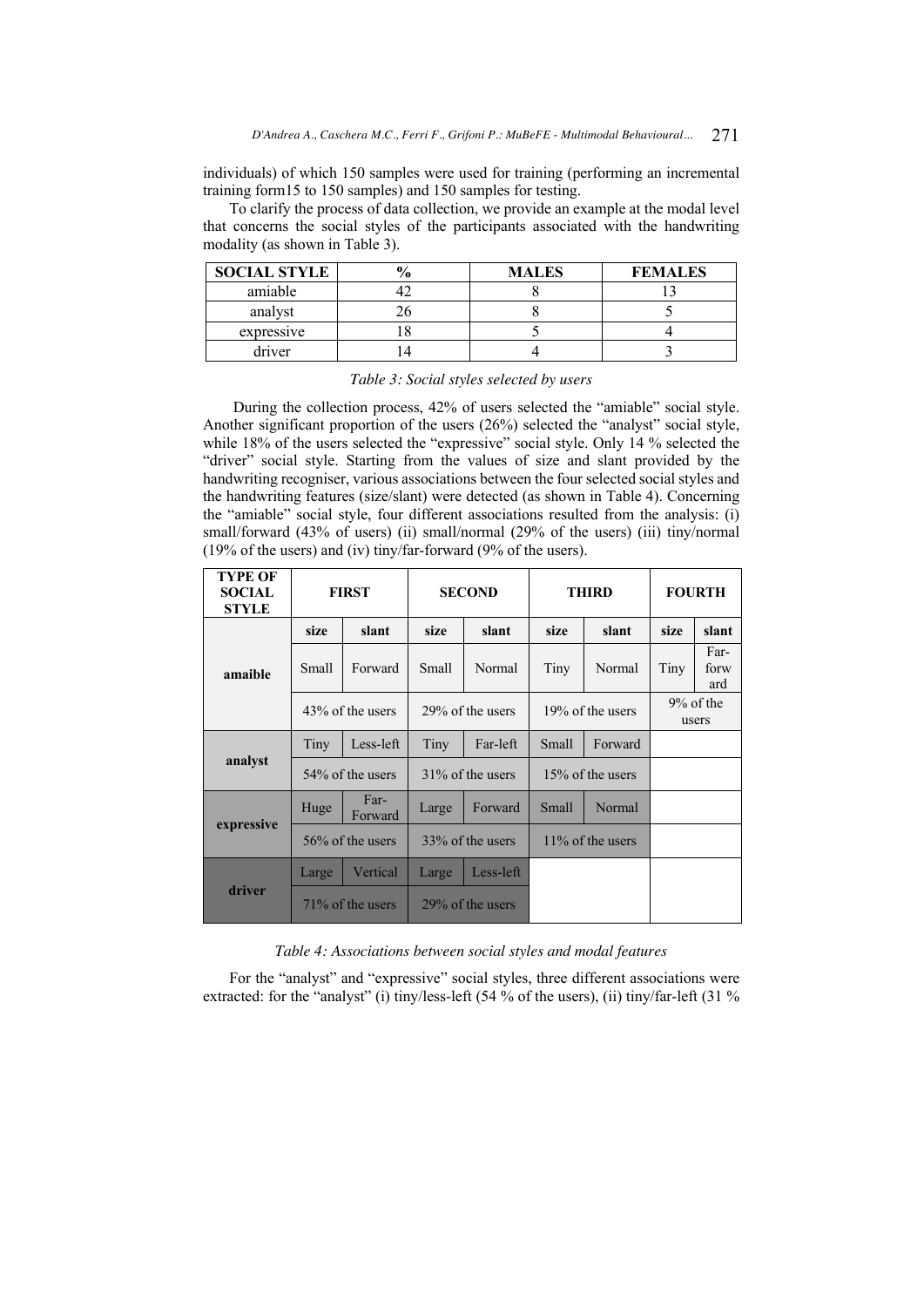of the users), and (iii) small/forward (15 % of the users); for the "Expressive" (i) huge/far-forward (56 % of the users), (ii) large/forward (33 % of the users), (iii) small/normal (11 % of the users). Finally, two different associations for the "Driver" social style resulted from the analysis: (i) large/vertical (71 % of the users), and (ii) large/less-left (29 % of the users).

### **6.2 Training of the Modal Layer of the MuBeFE method**

As described in the previous section, data collected at the modal level were used to train the Modal Layer.

In particular, the training set considered both the  $S_{mod}$  (X) and the  $I_{mod}(X)$ . The association between the values of the set of  $S_{mod}(X)$  and the classes defined for the set  $I_{mod}(X)$  is formalised using the following expression:

$$
S_{mod} (X) / I_{mod} (X)
$$

As an example, we describe the training process of the Mod layer for the handwriting modality. In this case, the purpose of the MuBeFEmethodis to recognise the user's social style starting from handwriting features (size and slant), and 150 samples were used to train the handwriting layer.

The attributes of the set  $I_{\text{handwriting}}(X)$ , which refers to the social styles attribute, were extracted from the handwriting samples. In particular, the domain of these attributes is the following:

### $I_{\text{handwriting}}(X) = \{ \text{expressive}, \text{amiable}, \text{driver}, \text{analyst} \}$

Moreover, the set  $S<sub>handwriting</sub>$  (X) attributes, extracted from the handwriting samples, represent the set of observation symbols for the handwriting layer. More precisely, the Shandwriting (X) set involves the values of the *size* attribute, which expresses the dimensions of the handwriting traits, and the *slant* attribute, which refers to the writing direction:

 $D_{size}$ = {tiny, small, average, large, huge}

 $D_{\text{slant}} = \{ \text{far left, less left, vertical, normal, forward, far forward} \}$ 

Each observation is composed of a sequence of symbols which refers to all possible combinations of the instances belonging to the  $D<sub>size</sub>$  and  $D<sub>slant</sub> sets.$ 

 $S_{\text{handwriting}}$   $(X)$  = {tiny, small, average, large, huge, far left, less left, vertical, normal, forward, far forward}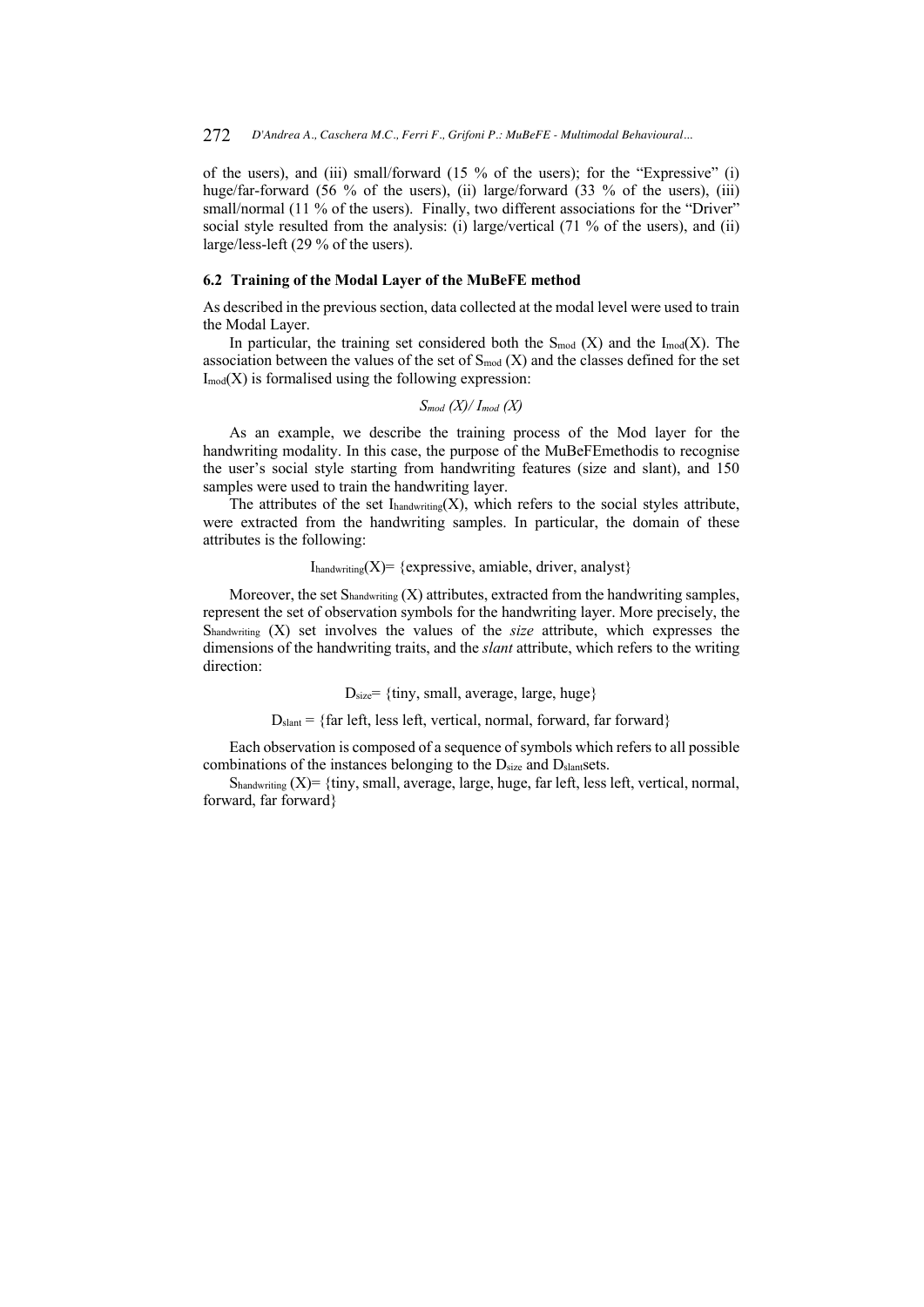

*Figure 8: Example of observation sequences and hidden states in the HMM for handwriting* 

Following this, the associations between the different social styles  $(I_{handwriting}(X))$  and the captured handwriting features  $(S_{handwriting}(X))$  (a pair composed of size and slant) were determined (as shown in Table 3).

In detail, the training process has had the purpose of capturing the associations between a couple of values (size, slant) and the four classes of the *socsty* attribute (amiable, analyst, expressive, driver) as described in the previous section and illustrated in Figure 5.

|              |            |         | 2       |            |        |
|--------------|------------|---------|---------|------------|--------|
|              |            | amiable | analyst | expressive | driver |
|              | amiable    | 0.25    | 0.25    | 0.25       | 0.25   |
| $\mathbf{2}$ | analyst    | 0.25    | 0.25    | 0.25       | 0.25   |
| 3            | expressive | 0.25    | 0.25    | 0.25       | 0.25   |
| 4            | driver     | 0.25    | 0.25    | 0.25       | 0.25   |

*Table 5: Matrix A of the HMM-based method*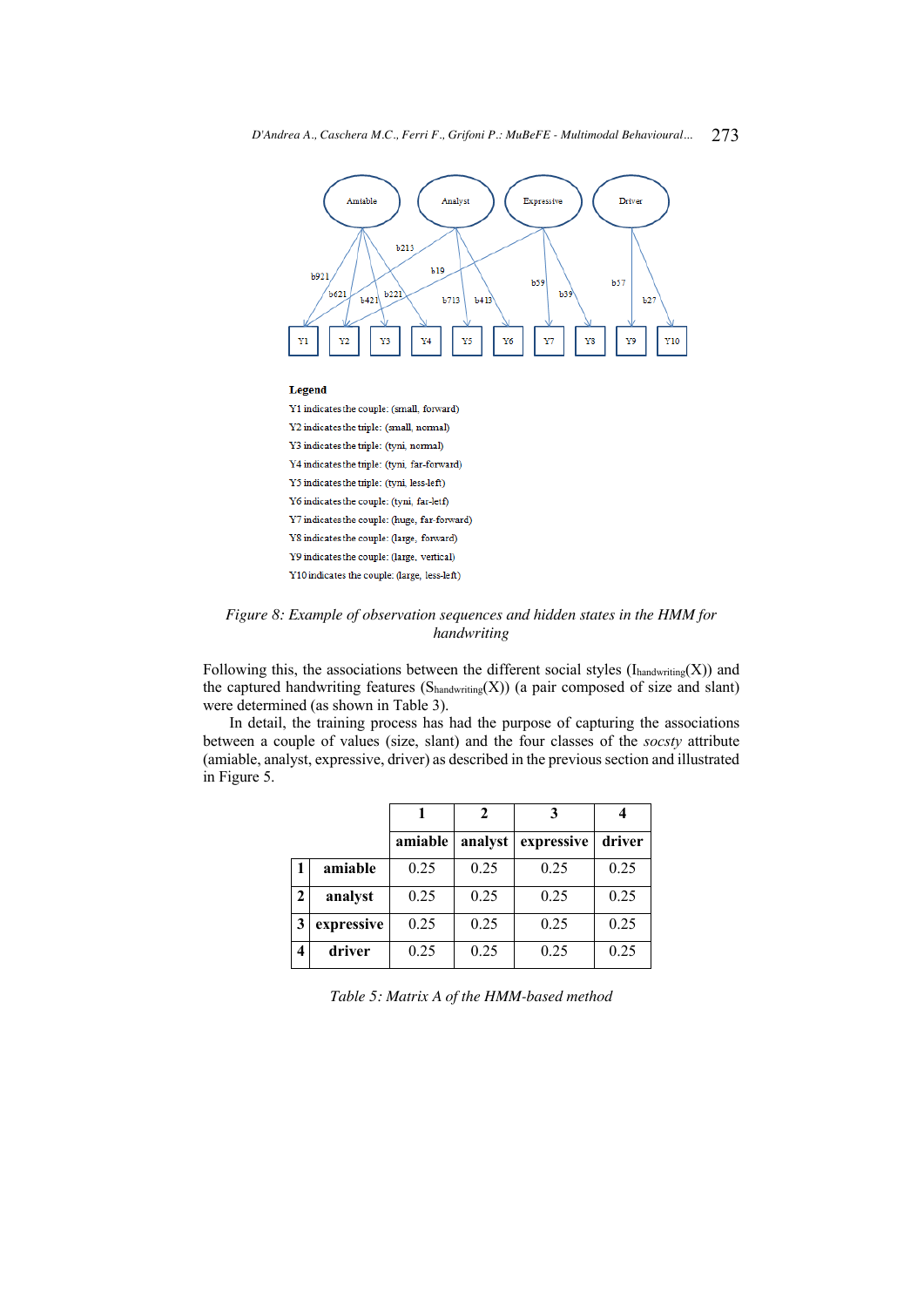### 274 *D'Andrea A., Caschera M.C., Ferri F., Grifoni P.: MuBeFE - Multimodal Behavioural...*

The starting values assigned to the different matrices of the HMM are shown in Tables 5, 6 and 7. Matrix A has all values equal to 0.25 since the probability at the beginning is equally distributed throughout the hidden states.

|                         |                         | $\mathbf{1}$     | $\overline{2}$   | 3          | 4                |
|-------------------------|-------------------------|------------------|------------------|------------|------------------|
|                         |                         | amiable          | analyst          | expressive | driver           |
| 1                       | (small, forward)        | 0.43             | 0.15             | $\theta$   | $\theta$         |
| $\boldsymbol{2}$        | (small, normal)         | 0.29             | $\theta$         | 0.11       | $\theta$         |
| 3                       | (tiny, normal)          | 0.19             | $\boldsymbol{0}$ | $\theta$   | $\boldsymbol{0}$ |
| $\overline{\mathbf{4}}$ | (tiny, far-<br>forward) | 0.9              | $\boldsymbol{0}$ | $\theta$   | $\theta$         |
| 5                       | (tiny, less-left)       | $\theta$         | 0.54             | $\theta$   | $\mathbf{0}$     |
| 6                       | (tiny, far-left)        | $\boldsymbol{0}$ | 0.31             | $\theta$   | $\theta$         |
| 7                       | (huge, far-<br>forward) | $\boldsymbol{0}$ | $\boldsymbol{0}$ | 0.56       | $\boldsymbol{0}$ |
| 8                       | (large, forward)        | $\boldsymbol{0}$ | $\boldsymbol{0}$ | 0.33       | $\theta$         |
| 9                       | (large, vertical)       | $\boldsymbol{0}$ | $\mathbf{0}$     | $\theta$   | 0.71             |
| 10                      | (large, less-left)      | $\theta$         | $\theta$         | $\theta$   | 0.29             |

The values b<sub>ij</sub> of matrix B are instantiated according to experimentally obtained data. As in the case of matrix A in Table 6, the probability is equally distributed throughout the hidden states.

|   |      |      | amiable   analyst   expressive   driver |      |
|---|------|------|-----------------------------------------|------|
| π | 0.25 | 0.25 | 0.25                                    | 0.25 |

Table 7: Matrix  $\Pi$  of the HMM-based method

Matrices A, B and  $\pi$  were updated by training the method using the dataset of 150 handwriting sentences collected from fifty Italian individuals (as described above).

This dataset contained associations between all the 150 handwriting sentences and the four social styles (expressive, amiable, driver and analyst).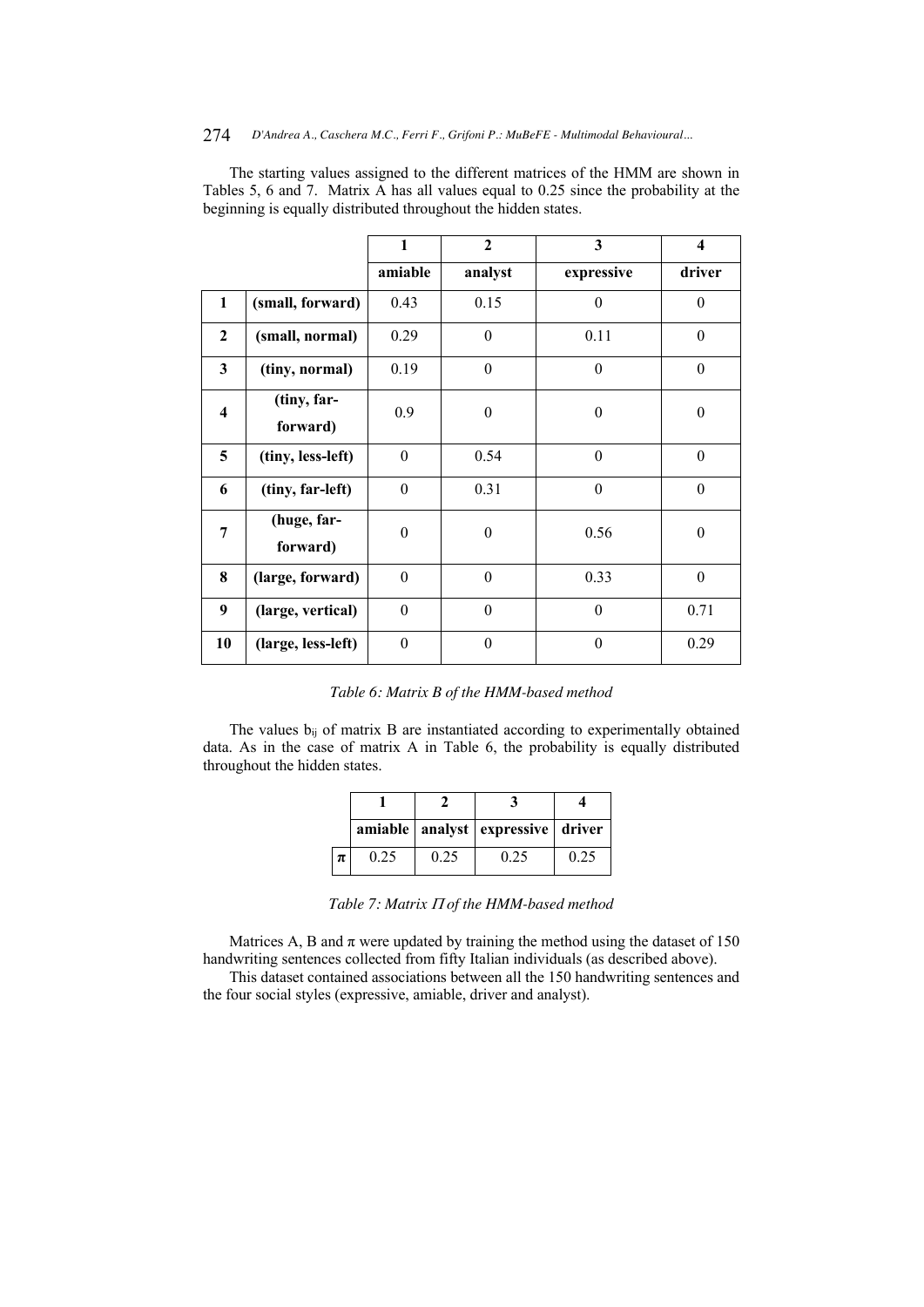#### **6.3 Training of the multimodal layer of the MuBeFE method**

The same process was carried out at the Multimodal layer, were for the training set, the associations between the values of the set  $S_{mm}$  (X) and the classes defined for the set  $I_{mm}(X)$  are considered and formalised using the following expression:

$$
S_{mm}(X)/I_{mm}(X).
$$

As an example, we consider the multimodal sentence  $(X)$  composed of the input elements shown in Figure 1 where the student said: *"Questograficorappresenta le percentuali di Italiani e stranieri in Italia*" (in English: "This pie chart represents the percentages of Italians and foreigners in Italy"). In handwriting, s/he produced labels for the pie chart representing the values of the percentages of Italians and foreigners in Italy (about 93% Italians and 7% foreigners), and by sketching, s/he drew a pie chart representing these percentages of Italians and foreigners in Italy.

The observation sequence  $S_{\text{speech}}(X)$  therefore contains the following:

$$
S_{\text{speech}}(X) = \{\text{fall-rise, rise-fall}\}.
$$

For the handwritten part of the sentence, the recognition system recognised (i) the first word as "7%" and is assigned the value *large* to the *size* attribute and the value *vertical* to the slant attribute; (ii) the second word as "93%" and assigned the value *large* to the *size* attribute and the value *vertical* to the slant attribute; (iii) the third world as "Italiani" and assigned the value *large* to the *size* attribute and the value *vertical* to the slant attribute; (iv) the fourth word as "stranieri" and assigned the value *large* to the *size* attribute and the value *vertical* to the slant attribute.

Therefore, the observation sequence  $S_{handwriting}(X)$  is the following:

 $S<sub>handwriting</sub> (X) = {large, vertical, large, vertical, large, vertical, large, vertical}$ 

Finally, in the sketching part, the sketch recogniser returned the object as a pie chart and attributed the value *regular* to the trait feature, no value to the pressure (as described in Section 3) and the value *large* to the dimension feature.

Therefore, the observation sequence  $S_{\text{sketch}}(X)$  is the following:

### $S_{\text{sketch}}(X) = \{ \text{regular}, \text{not available}, \text{large} \}$

The multimodal behavioural features  $(S_{\text{speech}} (X), S_{\text{handwriting}} (X), S_{\text{sketch}} (X))$ extracted from each modality are used to train the method in terms of the associations between these and the classes of the *different kinds of the sentence*, *social style s*and *personalities* attributes (i.e., statement, question, exclamation, command, amiable, analyst, expressive, driver, rational, emotional, sociable, aggressive), where the sets  $S_{mm}$  (X) and  $I_{mm}$  (X) are respectively:

 $S_{mm}$   $(X) = \{D_{pre\text{-tonic}}, D_{\text{tonic}}, D_{\text{size}}, D_{\text{slant}}, D_{\text{train}}, D_{\text{dimension}}\}$ 

 $I_{mm}(X) = \{$  statement, question, exclamation, command, amiable, analyst expressive, driver, rational, emotional, sociable, aggressive}

The values of the features comprising the  $S_{mm}(X)$  were extracted from the collected data, as described in Section 6.1.

As described in the example of the handwriting modality, the estimation of the HMM parameters A, B and  $\pi$  was performed using the Baum-Welch algorithm [Rabiner,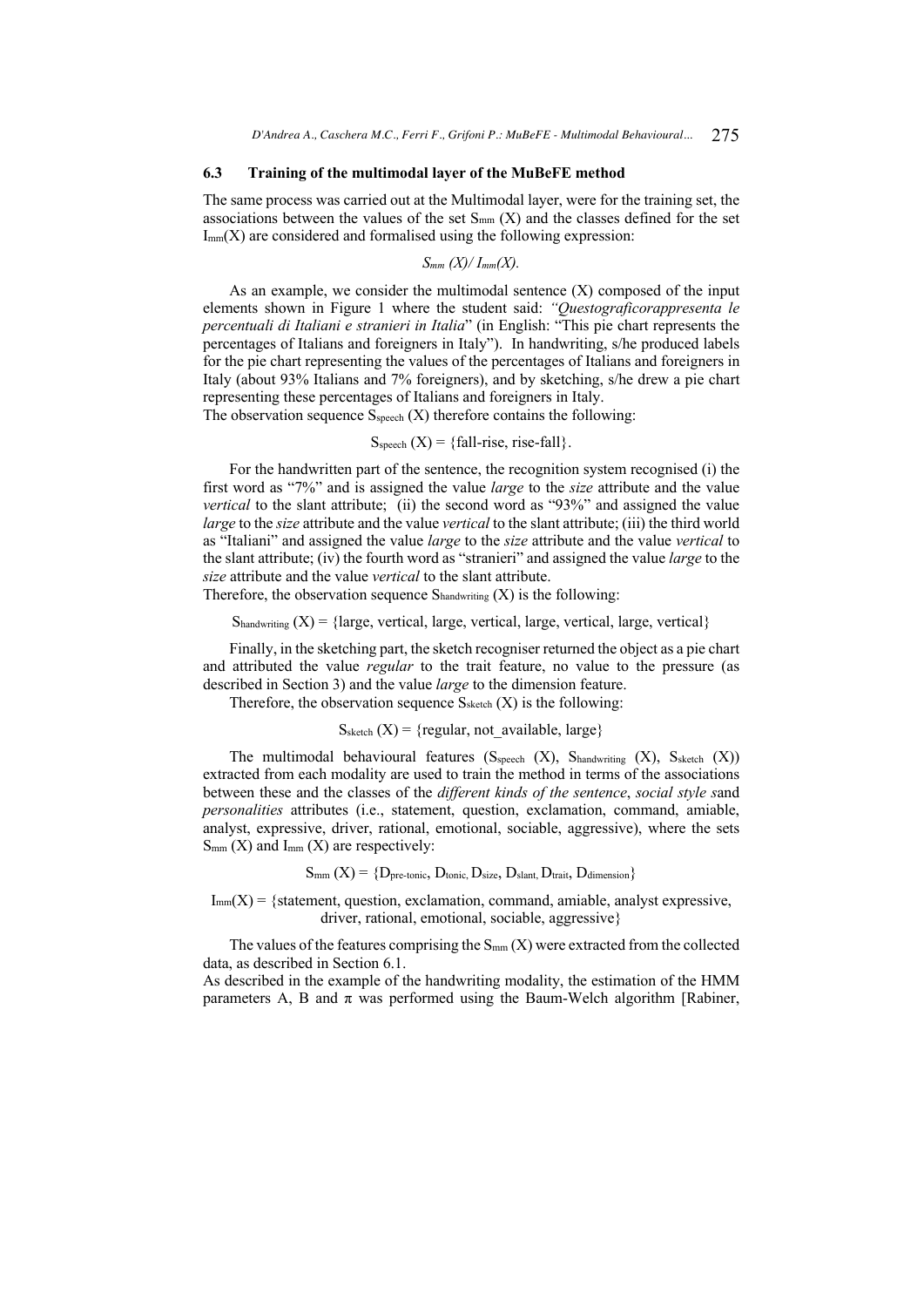1989] by using as a training set the 150 samples of correct association between the values belonging to the set  $S_{mm}$  (X) and the values of the set  $I_{mm}$  (X) (i.e., statements, questions, exclamations, commands, amiable, analyst expressive, driver, rational, emotional, sociable, aggressive). In this method, the observation sequences  $(S_{mm}(X))$ are composed of all the possible combinations of values that the parameters can assume from the reference domains (i.e., pre-tonic, tonic, fall, rise, level, fall-rise, rise-fall, tiny, small, average, large, huge, far left, less left, vertical, normal, forward, far forward, regular, irregular, point, weak, very weak, strong, very strong, decreasing, discontinuous, very large, large, very small, small).

In this layer, features connected to the speech modality (types of sentence, i.e. statements, questions, exclamations, commands) can also be associated to the handwriting and sketch modalities, as well as features connected to the handwriting modality (social styles, i.e. expressive, driver, analyst and amiable) to the speech and sketch, and features connected to the sketch modality (types of students' personalities, i.e. rational, emotional, sociable, aggressive) to the speech and handwriting,

To clarify these cross associations, e we evaluate the multimodal layer using as observation sequence  $S_{mm}$  (X) the observation sequences associated with the multimodal sentence  $(X)$  in the example given in Figure 1.

Therefore, the observation sequence  $S_{mm}(X)$  is the following:

 $S_{mm}(X) = \{fall\text{-}rise\}$ , rise-fall, large, vertical, large, vertical, large, vertical, large, vertical, regular, not available, large}

The purpose of the evaluation process is to extract a subset of the social styles, types of sentence and types of students' personalities features, therefore, the set of considered hidden states is composed as follows:

 $I_{mm}(X) = \{ statement, driver, aggressive\}.$ 

### **6.4 Testing of the MuBeFE method at the modal and multimodal layers**

Following the training process, the MuBeFE method was tested at both Modal and Multimodal layers. The testing process aimed to obtain the correct association between the qualitative synthesised attributes ( $S_{mod}$  (X) for the Modal layer and  $S_{mm}(X)$  for the multimodal one) and the qualitative inherited attributes for both the Modal  $(I_{mod} (X))$ and the Multimodal  $(I_{mm}(X))$  layers.

The considered performance evaluation measure is accuracy (Ai) that measures the fraction of the correctly classified qualitative synthesised attributes in the considered qualitative inherited attribute among the retrieved qualitative inherited attributes.

For the handwriting modality, 150 samples were used among the values extracted from the 300 case study samples to create the test set.

The performance of the MuBeFE method for the handwriting modality was evaluated in terms of accuracy to evaluate the correct association between the  $S_{\text{handwriting}}(X)$  and the  $I_{\text{handwriting}}(X)$ , which is measured as:

For the Modal layer, we consider the handwriting modality, and the evaluation measure is defined as follows [Manliguez, 2016]:  $......$ 

$$
A_{handwriting} = \frac{\sum_{k=expressive}^{analysis} x_{kk}}{T_{Nh}}
$$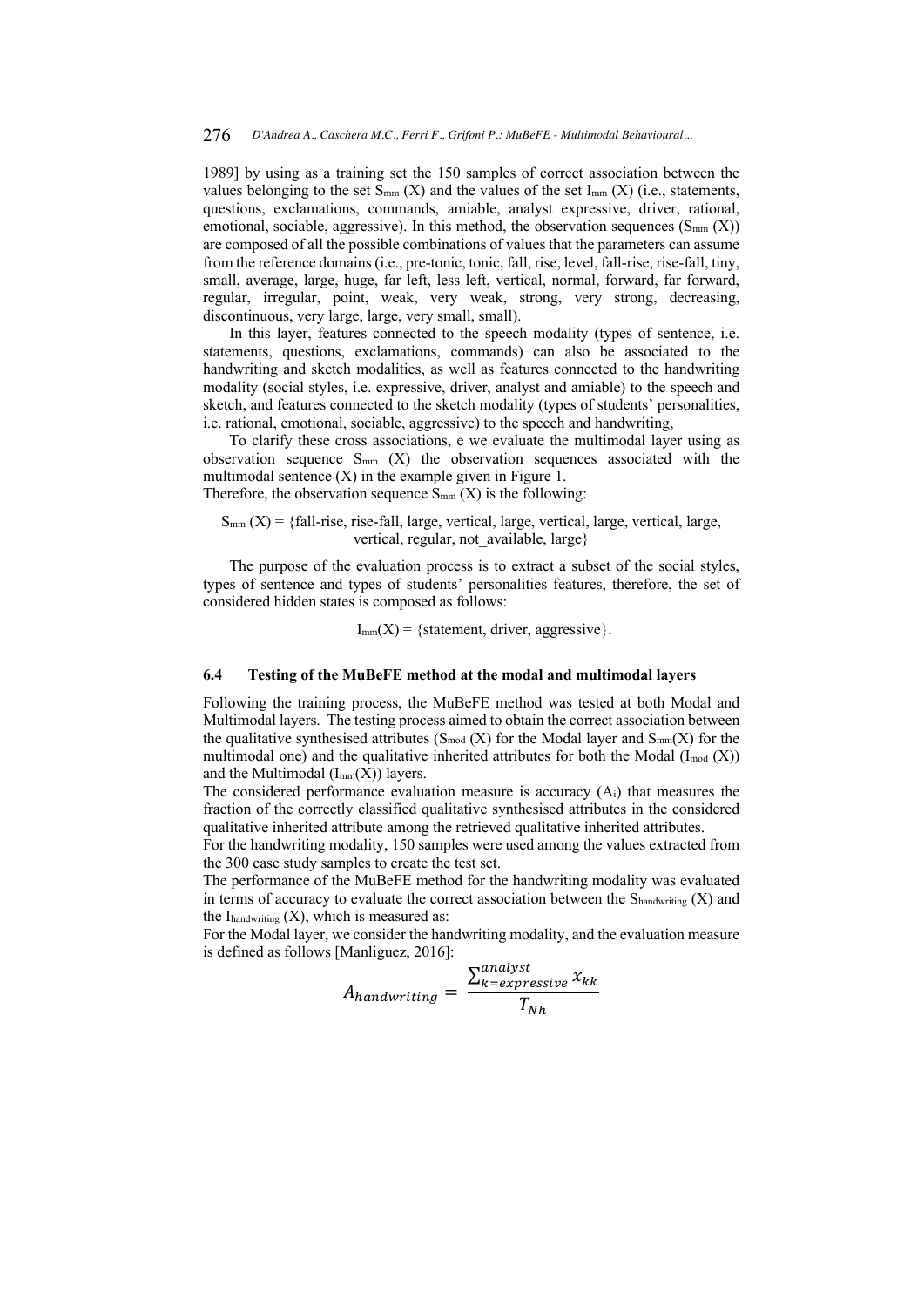*with k*  $\epsilon$  *KandK={expressive, amiable, driver, analyst} and with*  $T_{Nh}$  *as the total* 

### *number of samples*

Table 8 provides the summary of the experiments and, in particular, presents the normalised handwriting confusion matrix performed on the 150samples associated to the four *social styles* attribute (expressive, amiable, driver, analyst).

|        |            | Output     |          |        |         |
|--------|------------|------------|----------|--------|---------|
|        |            | expressive | amiable  | driver | analyst |
| Actual | expressive | 0.97       | $0.00\,$ | 0,03   | 0.00    |
|        | amiable    | 0.03       | 0.92     | 0,03   | 0,03    |
|        | driver     | 0.00       | 0,05     | 0.92   | 0,03    |
|        | analyst    | 0,03       | 0,00     | 0,03   | 0,95    |

*Table. 8: Confusion matrix of the handwriting layer for the social style*

Figure 9 provides the incremental accuracy rate for different amounts, from 15 to 150 samples, of data for the handwriting layer. This figure shows that the learning rate improves when the amount of data in the training set increases, and more precisely, the accuracy rate increases from 66.6% for the first fifteen pairs of values of the training set (size, slant) to 93.3% for all 150 pairs of values (size, slant) of the training set.



*Figure 9: Accuracy rates for different amounts of data for the handwriting layer*

The MuBeFE method was also evaluated in terms of accuracy at the Multimodal layer. The test set was composed of features extracted from multimodal sentences of the 150 samples extracted from the test set used by Caschera*et al*. [Caschera, 2013a]. For the Multimodal layer, the evaluation measure is defined as follows:

$$
A_{multimodal} = \frac{\sum_{z=statment}^{aggressive} x_{zz}}{T_N}
$$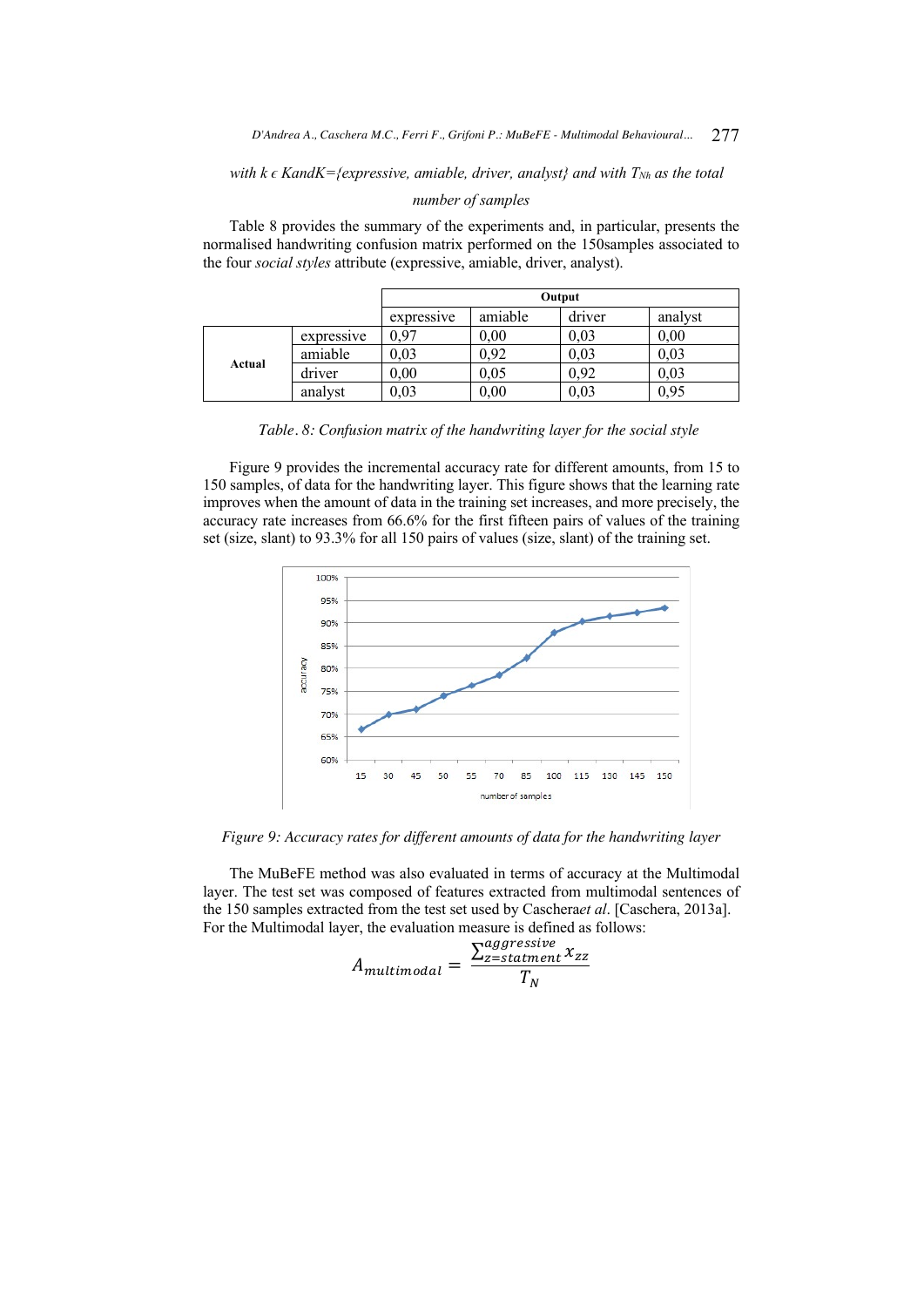278 *D'Andrea A., Caschera M.C., Ferri F., Grifoni P.: MuBeFE - Multimodal Behavioural...* 

*with z* $\epsilon$  *Z and Z={statement, driver, aggressive} and with T<sub>N</sub> <i>as the total number of* 

*samples*

Table 9 provides the summary of the experiments for the multimodal layer and, in particular, presents the normalised confusion matrix performed on the 150 multimodal samples associated to the subset of the social styles, types of sentence and types of students' personalities features (statement, driver, aggressive).

|        |            |            | Actual     |            |  |  |  |
|--------|------------|------------|------------|------------|--|--|--|
|        |            | statement  | driver     | aggressive |  |  |  |
|        | statement  | 0.96       | $0.04\,$   | $_{0,00}$  |  |  |  |
| Output | driver     | $0.02\,$   | ን.94       | 0.04       |  |  |  |
|        | aggressive | $\rm 0.02$ | $\rm 0.02$ | 0.96       |  |  |  |

*Table 9: Confusion-matrix of the multimodal layer*

Figure 10 provides the incremental accuracy rate for different amounts, from 15 to 150 samples, of data for the Multimodal layer.



*Figure 10: Accuracy rates for different amounts of data for the Multimodal layer*

The method for the Multimodal layer can incrementally learn when the amount of data in the training set increases from fifteen to 150 samples. In this case, the accuracy rate improves from 60% to 95.3% (see Figure 10).

In summary, when the number of training samples is increased, the rate of improvement for the Modal layer becomes higher than that for the Multimodal layer. This is because the Multimodal layer has to manage a set of heterogeneous data that includes the different features of the considered modalities and to learn a greater number of connections than the Mod layer. Thus, achieving greater accuracy requires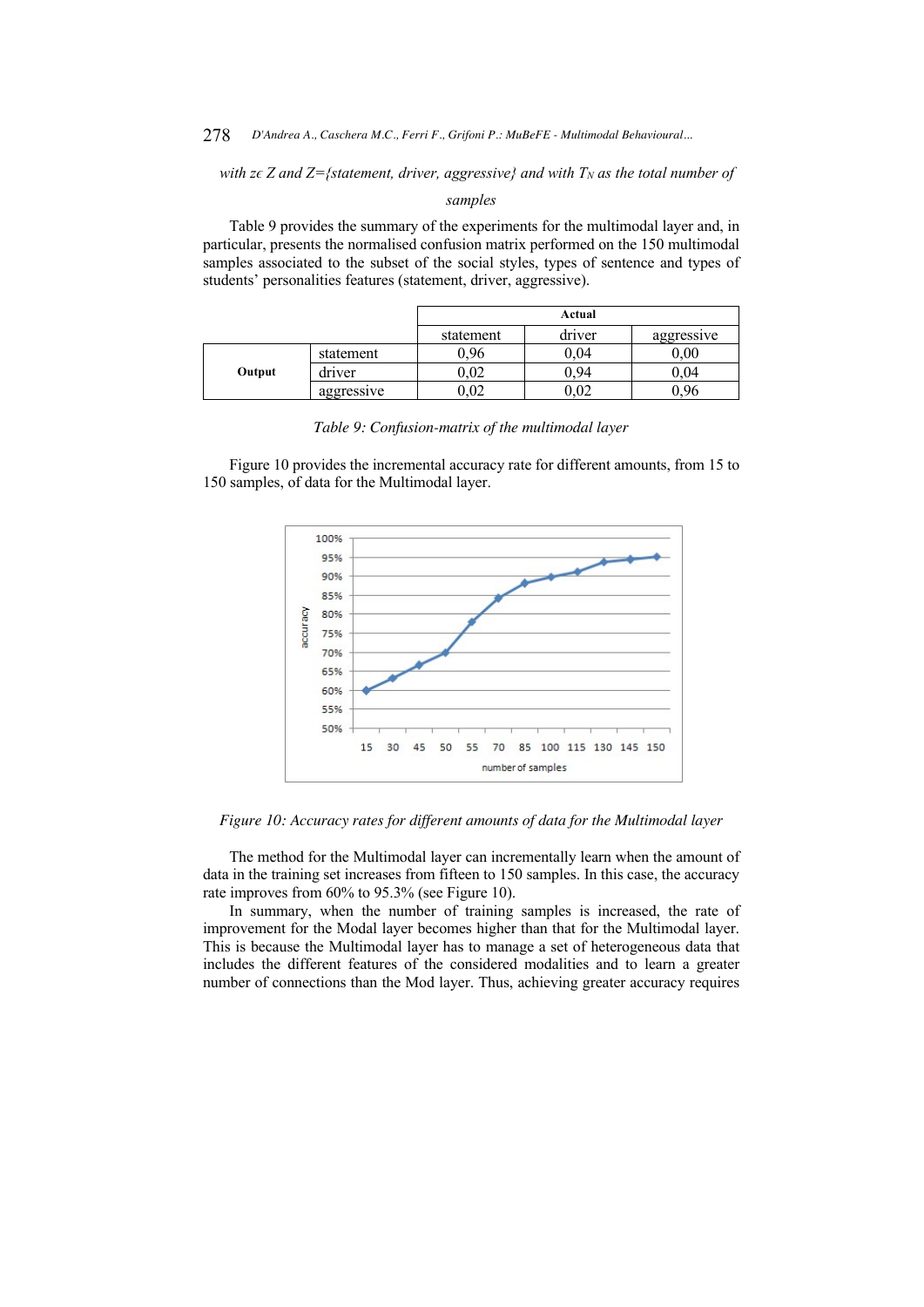a larger dataset to train the method to associate sequences of more complex data correctly.

# **7 Conclusions**

The proposed MuBeFE method meets the need for a shift from specific applications to a higher level of abstraction during the extraction of specific behavioural features from messages exchanged in the communication process. This leads to the extraction of higher quality and more reliable behavioural information than information obtained from a single modality, allowing the formalisation of human behaviour at a multimodal level. The advantage is two-fold. First, since the modalities are usually complementary, the result of multimodal behaviour extraction is more informative than for each of the modalities individually. The second advantage is that since modalities are not always reliable if one modality becomes corrupted it is possible to extract the missing behavioural information from another. Moreover, the MuBeFE method allows the extraction of multimodal behavioural features at a higher level of abstraction, responding to the need for extraction of multimodal behavioural features in different contexts.

The management of complex and heterogeneous information in a flexible way has been addressed using a linguistic approach combined with a method based on HMMs, which has proven effectiveness in managing flexible, complex, dynamic and heterogeneous information for stochastic processes.

We decided to use HMMs because they achieve good classification accuracy on multi-dimensions and discrete or categorical features; therefore, they allow dealing the sequence of structured data of the multimodal sentences we need to consider. Therefore, HMMs are well suited for the purposes of this paper, which are to build a method aiming to automatically characterise communication processes and to progressively learn the dynamic features of the communication processes. In addition, HMM obtains a good level of accuracy even with small datasets; therefore, we chose to use this method as it is more widely applicable. When larger datasets are available, the method achieves a lower accuracy level compared to other methods.

The accuracy of the method was tested at both modal and multimodal levels. The results of the evaluation process indicate an accuracy of 93.3% for the Modal layer (handwriting layer) and 95.3% for the Multimodal layer.

In this paper, the method has been applied to the educational context to extract information on students' social styles and personality traits, to develop personalised teaching practices to improve the effectiveness of learning processes in education. In future work, a large-scale test of the environment will be developed for other contexts, to validate the efficiency of the MuBeFE method for other purposes such as the monitoring of the mental conditions of people with affect-related personality trait disorders in the healthcare context, enhancing the security of a vehicle by detecting drowsiness in the driver in the automotive context, and detecting aggressive behaviour in the security context.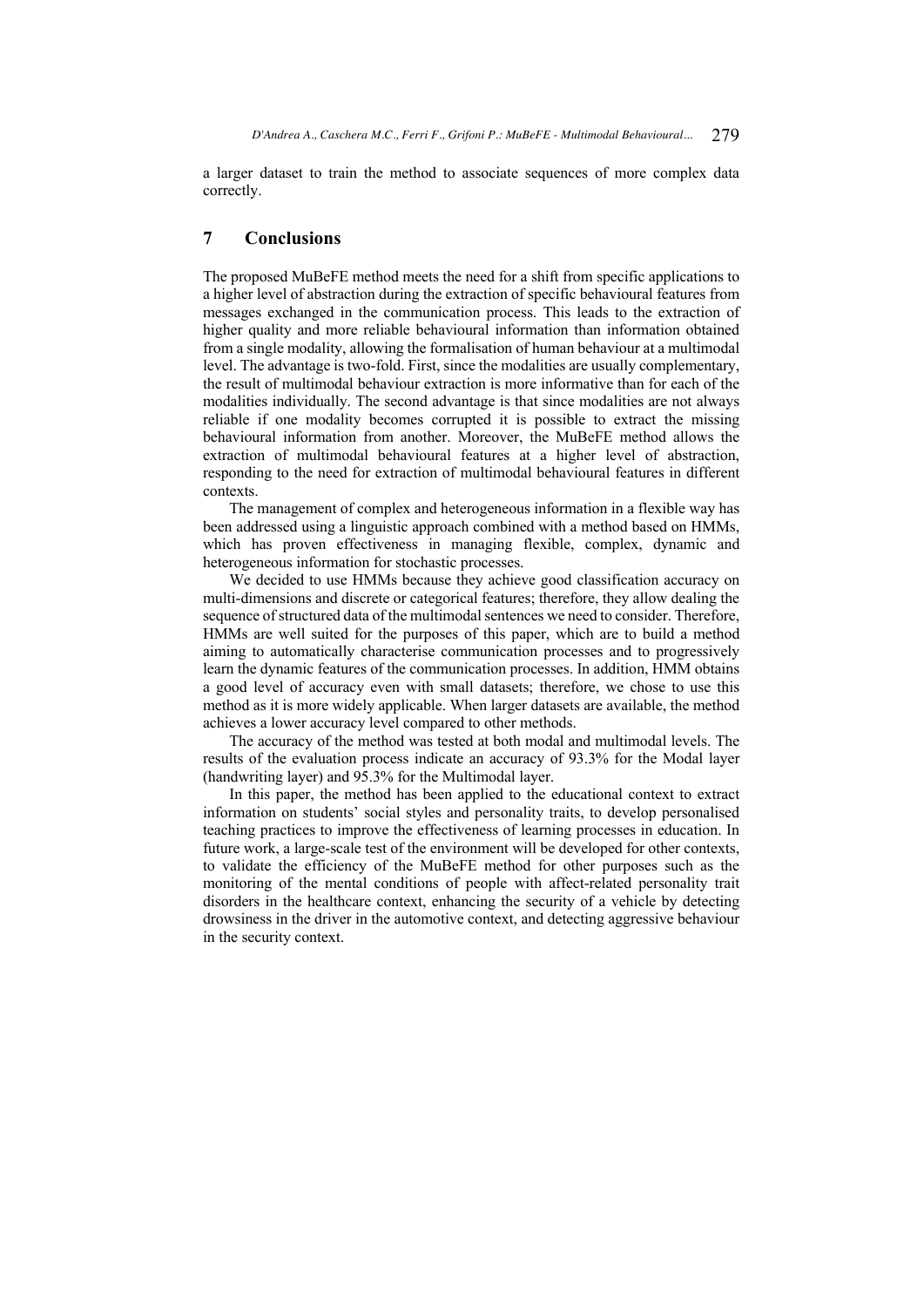280 *D'Andrea A., Caschera M.C., Ferri F., Grifoni P.: MuBeFE - Multimodal Behavioural...* 

# **References**

[Almeida, 2019] Almeida, J. S., Rebouças Filho, P. P., Carneiro, T., Wei, W., Damaševičius, R., Maskeliūnas, R., & de Albuquerque, V. H. C. (2019). Detecting Parkinson's disease with sustained phonation and speech signals using machine learning techniques. Pattern Recognition Letters, 125, 55-62.

[Avola, 2006] Avola D., Caschera M. C. and Grifoni P. (2006). Solving Ambiguities for Sketch-Based Interaction in Mobile Environments, OTM 2006 Ws, Part I, LNCS 4277, Springer-Verlag, 904-915.

[Avola, 2007] Avola D., Caschera M. C., Ferri F. and Grifoni P. (2007). Ambiguities in Sketch-Based Interfaces, 40th Annual Hawaii International Conference on System Sciences (HICSS'07). IEEE Computer Society. pp. 290.

[Avola, 2010] Avola D., Caschera M. C., Ferri F. and Grifoni P. (2010). Classifying and Resolving Ambiguities in Sketch-Based Interaction, International Journal of Virtual Technology and Multimedia. 1(2): 104-139.

[Bani, 2019] Bani, I., Akrout, B., & Mahdi, W. (2019). Real-Time Driver Fatigue Monitoring with a Dynamic Bayesian Network Model. In Digital Health Approach for Predictive, Preventive, Personalised and Participatory Medicine (pp. 69-77). Springer, Cham

[Benesch, 2001] Benesch, T.: The Baum-Welch algorithm for parameter estimation of Gaussian autoregressive mixture models. J. Math. Sci. (New York), 105, 2001, pp. 2515-2518.

[Calix, 2012] Calix, R. A., Javadpour, L., & Knapp, G. M. (2012). Detection of affective states from text and speech for real-time human–computer interaction. Human factors, 54(4), 530-545.

[Caschera, 2007a] Caschera M. C., Ferri F. and Grifoni P. (2007a): Multimodal Interaction Systems: Information and Time Features, International Journal of Web and Grid Services (IJWGS), 3(1): 82-99.

[Caschera, 2007b] Caschera M. C., Ferri F. and Grifoni P. (2007b). Multimodality in Mobile Applications and Services, Encyclopedia of Mobile Computing and Commerce (2 Volumes), ed. David Taniar, Monash University, Australia, pp. 675-681.

[Caschera, 2007c] Caschera M. C., Ferri F. and Grifoni P. (2007c). An Approach for Managing Ambiguities in Multimodal Interaction, OTM 2007 Ws, Part I, Springer Publishing, LNCS 4805, 387–397.

[Caschera,2008] Caschera M. C., Ferri F. and Grifoni P. (2008). Ambiguity Detection in Multimodal Systems. Advanced Visual Interfaces, AVI 2008. ACM Press 2008. pp. 331-334.

[Caschera,2009] Caschera M.C. (2009). Interpretation Methods and Ambiguity Management in Multimodal Systems, In: Handbook of Research on Multimodal Human Computer Interaction and Pervasive Services: Evolutionary Techniques for Improving Accessibility. P. Grifoni, editor. IGI Global (USA). pp. 87-102.

[Caschera, 2013a] Caschera, M.C., Ferri, F. and Grifoni, P. (2013a). InteSe: An Integrated Model for Resolving Ambiguities in Multimodal Sentences, IEEE Transactions on Systems, Man, and Cybernetics: Systems, Volume: 43, Issue: 4, pp. 911 - 931.

[Caschera, 2013b] Caschera, M. C., Ferri, F. and Grifoni, P. (2013b). From Modal to Multimodal Ambiguities: a Classification Approach, JNIT, 4(5): 87-109. arXiv preprint arXiv:1704.02841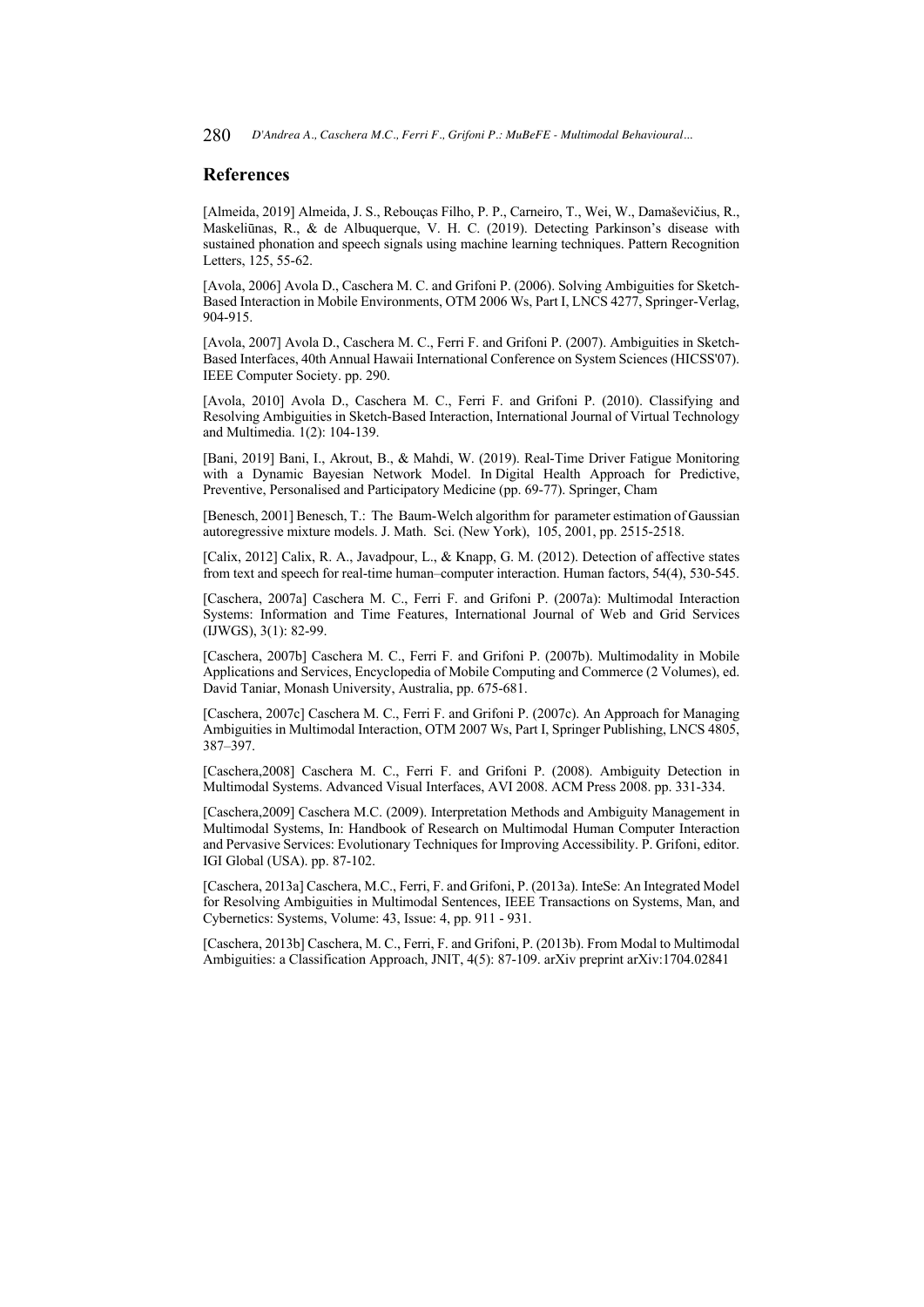[Caschera, 2016] Caschera, M. C., Ferri, F. and Grifoni, P. (2016). Sentiment analysis from textual to multimodal features in digital environments. Proceedings of the 8th International Conference on Management of Digital EcoSystems (MEDES) November 2016. Pp. 137-144. https://doi.org/10.1145/3012071.3012089

[D'Andrea, 2015] D'Andrea, A., D'Ulizia, A., Ferri, F. and Grifoni, P. (2015). EMAG: An Extended Multimodal Attribute Grammar for Behavioural Features. Digital Scholarship in the Humanities. http://dsh.oxfordjournals.org/content/early/2015/12/04/llc.fqv064.

[D'Ulizia, 2010] D'Ulizia A., Ferri F. and Grifoni P. (2010). Generating Multimodal Grammars for Multimodal Dialogue Processing, IEEE Transactions on Systems, Man and Cybernetics, Part A: Systems and Humans, 40(6): 1130-1145.

[D'Andrea, 2014] D'Andrea, A., Ferri, F. and Grifoni, P. (2014). Prosodic Analysis: An Italian Case Study, International Journal of Language Studies, 8(4): 107-126.

[Datcu, 2009] Datcu, D. and Rothkrantz, L. (2009). Multimodal Recognition of Emotions in Car Environments, In Driver Car Interaction and Interface 2009. Praag and Czech Republic.

[Denmark, 2019] Denmark, T., Atkinson, J., Campbell, R., & Swettenham, J. (2019). Signing with the face: Emotional expression in narrative production in deaf children with autism spectrum disorder. Journal of autism and developmental disorders, 49(1), 294-306

[Federici, 2005] Federici, P. (2005). GliAdulti di Fronte ai Disegnidei Bambini, Manuale di Interpretazione del Disegno per Educatori e Operatori. Franco Angeli, Milano.

[Govardhan, 2018] Govardhan, S.D., Raghul, S., Selvakumar, S., Pavithra, M., Niranjana, B. (2018). Driver Monitoring System Usi Ng Hidden Markov Model. International Journal of Recent Trends in Engineering & Research (IJRTER). Special Issue; March - 2018 [ISSN: 2455- 1457] DOI : 10.23883/IJRTER.CONF.02180328.049.TY8AS

[Grifoni, 2020a] Grifoni, P., Caschera, M.C. &Ferri, F. Evaluation of a dynamic classification method for multimodal ambiguities based on Hidden Markov Models. Evolving Systems (2020). https://doi.org/10.1007/s12530-020-09344-3

[Grifoni, 2020b] Grifoni P, Caschera MC, Ferri F (2020) DAMA: a dynamic classification of ComputIntellSyst https://doi.org/10.2991/ijcis.d.200208.001

[Güçlütürk, 2017] Güçlütürk, Y., Güçlü, U., Baro, X., Escalante, H. J., Guyon, I., Escalera, S., ... & Van Lier, R. (2017). Multimodal first impression analysis with deep residual networks. IEEE Transactions on Affective Computing, 9(3), 316-329.

[Guha, 2015] Guha T., Yang Z., Ramakrishna A., Grossman R. B., Hedley D., Lee S. and Narayanan S. S.: On Quantifying Facial Expression-Related Atypicality of Children with Autism Spectrum Disorder, Proc IEEE Int Conf Acoust Speech Signal Process. 2015 Apr; 2015: 803– 807. doi: 10.1109/ICASSP.2015.7178080

[Halliday, 1967] Halliday, M.A.K. (1967). Notes on Transitivity and Theme in English, Part II, Journal of linguistics, 3: 199–244.

[Hossain, 2019] Hossain, M. S., & Muhammad, G. (2019). An audio-visual emotion recognition system using deep learning fusion for a cognitive wireless framework. IEEE Wireless Communications, 26(3), 62-68.

[Huang, 2019] Huang, K. Y., Wu, C. H., Hong, Q. B., Su, M. H., & Chen, Y. H. (2019). Speech Emotion Recognition Using Deep Neural Network Considering Verbal and Nonverbal Speech Sounds. In ICASSP 2019-2019 IEEE International Conference on Acoustics, Speech and Signal Processing (ICASSP) (pp. 5866-5870). IEEE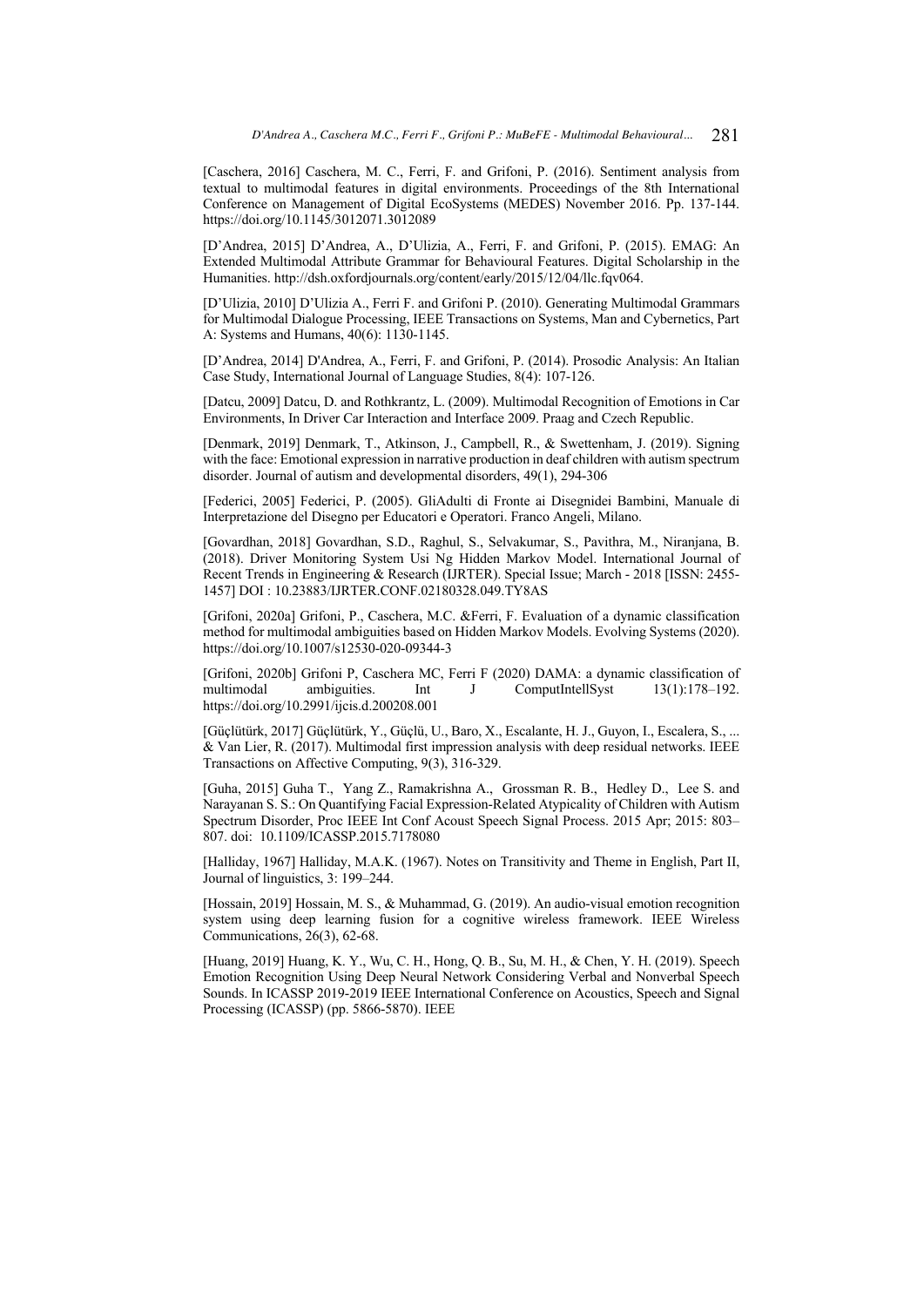[Kapoor, 2005] Kapoor, A and Picard, R. W. (2005). Multimodal Affect Recognition in Learning Environments, In ACM International Conference on Multimedia.

[Karchani, 2015] Karchani, M., Mazloumi, A., Saraji, G. N., Gharagozlou, F., Nahvi, A., Haghighi, K. S.,= and Foroshani, A. R. (2015). Presenting a Model for Dynamic Facial Expression Changes in Detecting Drivers' Drowsiness, Electronic Physician, 7(2): 1073.

[Khalifa, 208] Khalifa, I., Ejbali, R., &Zaied, M. (2018). Body Gesture Modeling for Psychology Analysis in Job Interview Based on Deep Spatio-Temporal Approach. In International Conference on Parallel and Distributed Computing: Applications and Technologies (pp. 274- 284). Springer, Singapore.

[Koné, 2015] KonéC. ,Tayari I. M., Le-Thanh N. and Belleudy C. (2015) Multimodal Recognition of Emotions Using Physiological Signals with the Method of Decision-Level Fusion for Healthcare Applications, Inclusive Smart Cities and e-Health, Volume 9102 of the Series Lecture Notes in Computer Science 301-306.

[Lefter, 2014] Lefter I. (2014). Multimodal Surveillance: Behavior Analysis for Recognizing Stress and Aggression. PhD dissertation. Doi: 10.4233/uuid:d6b8a31e-71f5-4509-adca-9cd672432c1e.

[Lefter, 2011] Lefter, I., Rothkrantz, L. J. M., Van Leeuwen, D. A., and Wiggers P. (2011). Automatic Stress Detection in Emergency (Telephone) Calls, International Journal of Intelligent Defence Support Systems 4(2), 148-168.

[Lepschy, 1978] Lepschy, G. C. (1978). AppuntiSull'intonazioneItaliana, 127-142.

[Ma, 2012] Ma, M. D. (2012). Methods of Detecting Potential Terrorists at Airports, Security Dimensions and Socio-Legal Studies, 7, 33-46.

[Manliguez, 2016] Manliguez, C. (2016). Generalised Confusion Matrix for Multiple Classes. 10.13140/RG.2.2.31150.51523.[Martin, 2002] Martin, J. C. (2002). On the Use of Multimodal Clues in Human Behaviour for the Modelling of Agent Co-Operative Behaviour, Connection Science, 14(4): 297-309.

[Merrill, 1981] Merrill, D. W. and Reid, R. H. (1981). Personal Styles and Effective Performance. New York: CRC Press.

[Metallinou, 2013] Metallinou, A., Grossman, R. B. and Narayanan, S. (2013). Quantifying Atypicality in Affective Facial Expressions of Children with Autism Spectrum Disorders, In Multimedia and Expo (ICME), 2013a IEEE International Conference on. IEEE, 2013, 1-6.

[Metcalfe, 2019] Metcalfe, D., McKenzie, K., McCarty, K., &Pollet, T. V. (2019). Emotion recognition from body movement and gesture in children with Autism Spectrum Disorder is improved by situational cues. Research in developmental disabilities, 86, 1-10.

[Minaee, 2019] Minaee, S., &Abdolrashidi, A. (2019). Deep-emotion: Facial expression recognition using attentional convolutional network. arXiv preprint arXiv:1902.01019

[Nguwi, 2010] Nguwi, Y. Y. and Cho, S. Y. (2010). Support-Vector-Based Emergent Self-Organising Approach for Emotional Understanding, Connection Science, 22(4): 355-371.

[Oliver, 2005] Oliver, N. and Horvitz, E. (2005). A Comparison of HMMs and Dynamic Bayesian Networks for Recognising Office Activities, In Proceedings of the 10th International Conference on User Modeling (UM'05), Liliana Ardissono, Paul Brna, and Antonija Mitrovic (Eds.). Springer-Verlag, Berlin, Heidelberg, 199-209.

DOI=http://dx.doi.org/10.1007/11527886\_26.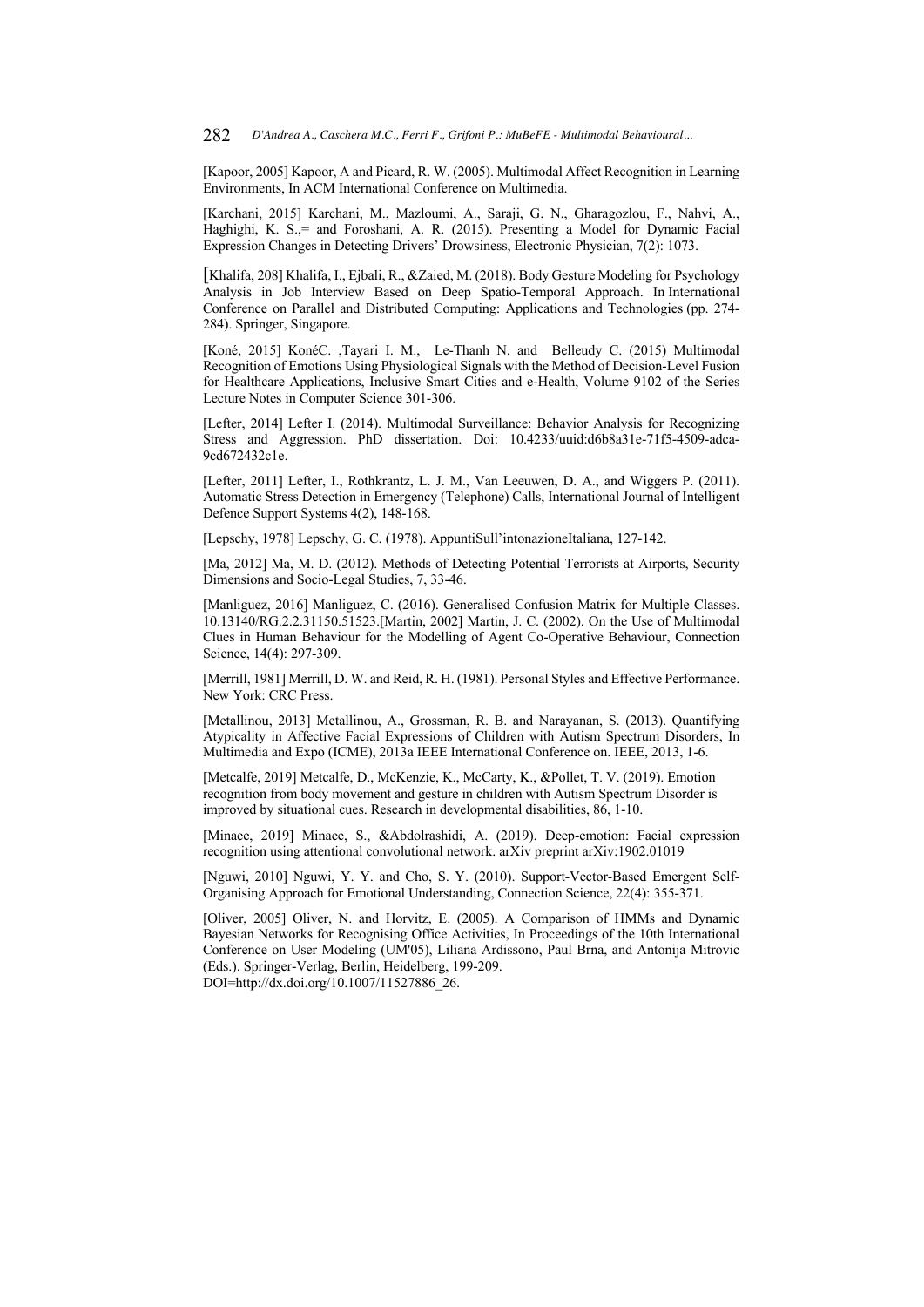[Okada, 2019] Okada, S., Nguyen, L. S., Aran, O., &Gatica-Perez, D. (2019). Modeling dyadic and group impressions with intermodal and interperson features. ACM Transactions on Multimedia Computing, Communications, and Applications (TOMM), 15(1s), 1-30.

[Piana, 2014] Piana, S, Staglianó, A., Odone, F., Verri A. and Camurri A. (2014). Real-Time Automatic Emotion Recognition from Body Gestures, arXiv:1402.5047 (2014).

[Połap, 2019] Połap, D., Woźniak, M., Damaševičius, R., &Maskeliūnas, R. (2019). Bio-inspired voice evaluation mechanism. Applied Soft Computing, 80, 342-357.

[Rabiner, 1989] Rabiner, L. R. (1989). A Tutorial on Hidden Markov Models and Selected Applications in Speech Recognition, Proceedings of the IEEE 77(2): 257-286.

[Rosario, 2004] Rosario, KJ. (2004) Quick identification of social style, aptitudes, and motivation, http://www.docdatabase.net/more-quick-identification-of-social-style-aptitudesand-motivation-392238.html (accessed 25 January 2021).

[Scheerer, 2020] Scheerer, N. E., Shafai, F., Stevenson, R. A., &Iarocci, G. (2020). Affective Prosody Perception and the Relation to Social Competence in Autistic and Typically Developing Children. Journal of abnormal child psychology, 1-11

[Schuller, 2019] Schuller, B., Weninger, F., Zhang, Y., Ringeval, F., Batliner, A., Steidl, S., ... &Chetouani, M. (2019). Affective and behavioural computing: Lessons learnt from the First Computational Paralinguistics Challenge. Computer Speech & Language, 53, 156-180.

[Sujatha, 2018] Sujatha, J., & Rajagopalan, S. P. (2018). Classification Of Parkinson Disease With The Voice Attributes Using Fuzzy Inference System. International Journal of Pure and Applied Mathematics, 118(9), 253-257.

[Tadesse, 2013] Tadesse, E. (2013). Drowsiness Detection for Driver Assistance (Doctoral dissertation, Oklahoma State University).

[Tiam-Lee, 2018] Tiam-Lee, T. J., & Sumi, K. (2018). Adaptive feedback based on student emotion in a system for programming practice. In International Conference on Intelligent Tutoring Systems (pp. 243-255). Springer, Cham

[Twitchell, 2004] Twitchell, D. P., Adkins, M., Nunamaker, J. F. and Burgoon, J. K. (2004). Using Speech Act Theory to Model Conversations for Automated Classification and Retrieval. In: Procs of the 9th International Working Conference on the Language-Action Perspective on Communication Modeling: 121-130.

[Vicsi, 2008] Vicsi, K. and Szaszak, G. (2008): Using Prosody for the Improvement of ASR - Sentence Modality Recognition, In Interspeech-2008, 2877-2880.

[Vigliocco, 2014] Vigliocco, G., Perniss, P. and Vinson, D. (2014). Language as a Multimodal Phenomenon: Implications for Language Learning, Processing, and Evolution. Introduction to Theme Issue Philosophical Transactions of the Royal Society B 369(1651), 20130292, 1-7. DOI:10.1098/rstb.2013.0292

[Viterbi, 1967] Viterbi, A.: Error bounds for convolutional codes and an asymptotically optimum decoding algorithm. IEEE Transactions on Information Theory, 1967, pp. 260-269.

[Williamson, 2014] Williamson, J. R., Quatieri, T. F., Helfer, B. S., Ciccarelli, G. and Mehta, D. D. (2014). Vocal and Facial Biomarkers of Depression Based on Motor Incoordination and Timing, In Proceedings of the 4th International Workshop on Audio/Visual Emotion Challenge (65-72), ACM.